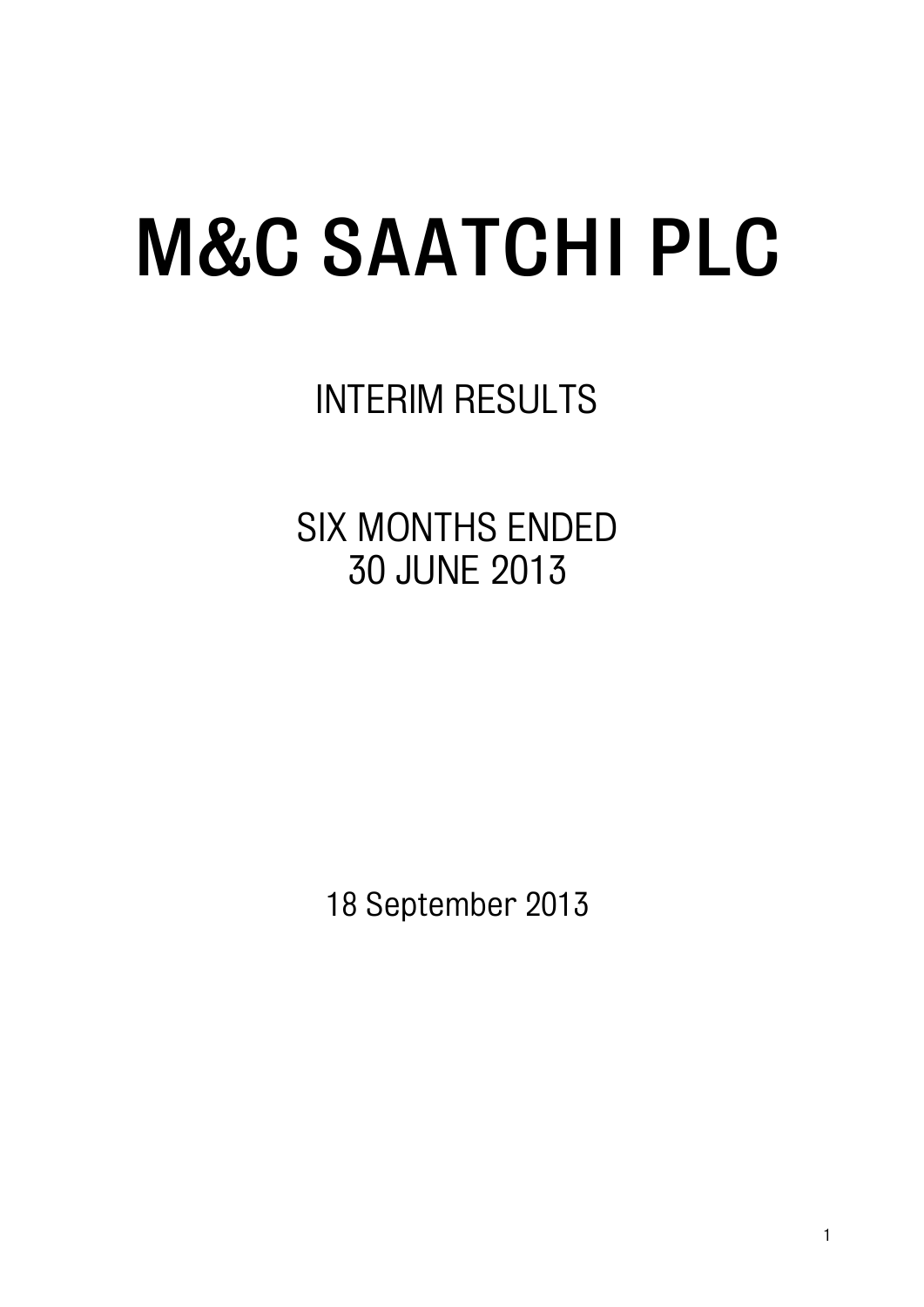# M&C Saatchi PLC Interim Results for the six months ended 30 June 2013

# 18 September 2013

Strong results, with good revenue momentum and earnings growth

| <b>Financial Highlights 2013</b>   |                   | Growth versus 2012    |
|------------------------------------|-------------------|-----------------------|
| Revenue                            | \$87.1m           | $+5\%$ (2012: £82.8m) |
| <b>Underlying Operating Profit</b> | £10.6m            | $+13\%$ (2012: £9.4m) |
| <b>Operating Profit</b>            | £9.2m             | $+6\%$ (2012: £8.7m)  |
| Profit Before Tax                  | £9.3m             | $+6\%$ (2012: £8.7m)  |
| Earnings                           | \$5.5m            | $+11\%$ (2012: £5.0m) |
| EPS                                | 8.58p             | $+8\%$ (2012: 7.95p)  |
| Dividend                           | 1.21 <sub>p</sub> | $+10\%$ (2012: 1.10p) |

The highlights are headline results, see note on next page for definition.

# Operational Highlights

- Successful first half with good revenue momentum and earnings growth
- Global Network performed well:
	- UK: revenues up 8%, with CRM and mobile doing well
	- **Europe: like-for-like revenues up 21%**
	- Asia and Australasia: like-for-like revenues down 3%, largely as a result of Chinese revenues now going through new associate aeiou
	- **Middle East and Africa: like-for-like revenues up 54%**
	- Americas: like-for-like revenues up 24%
- <sup>o</sup> Continued investment in new offices Abu Dhabi, New York and Stockholm
- <sup>o</sup> Clear: profitability restored following restructuring of cost base. Strong new business pipeline in place and good momentum in the business
- <sup>o</sup> Strong balance sheet maintained with net cash of £20m
- <sup>o</sup> Interim dividend increased 10% to 1.21p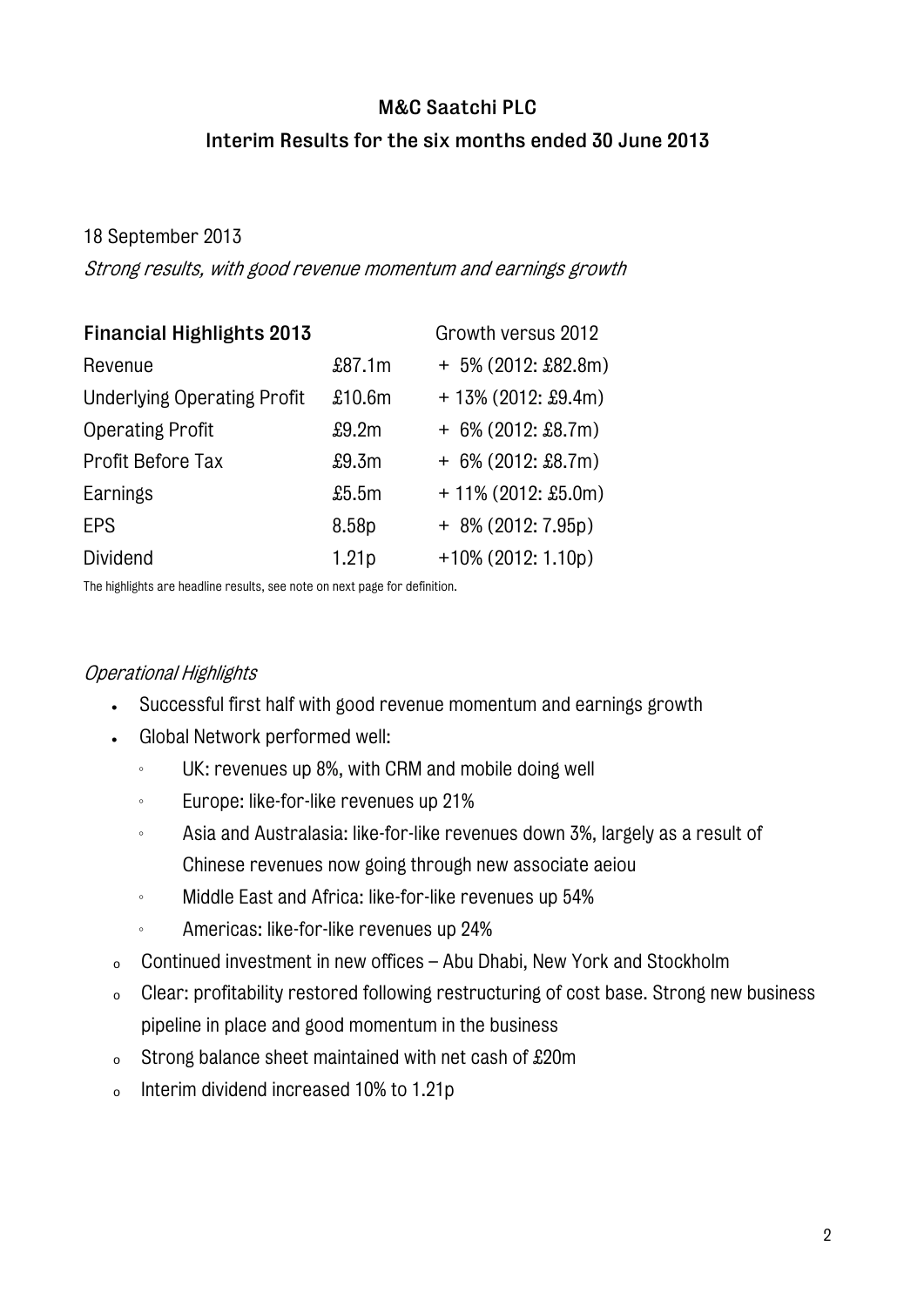Commenting on the results, David Kershaw, Chief Executive, said:

"M&C Saatchi has continued to make good headway over the first six months of 2013. This stems from new business wins and flourishing new businesses.

"We delivered good earnings growth, whilst maintaining investment across our new offices.

"Looking ahead, we are confident that we will continue to make progress in 2013 and beyond. The strategy continues to deliver. "

For further information please call: M&C Saatchi +44 (0) 20-7543-4500 David Kershaw

Tulchan Communications +44 (0)20-7353-4200 Lucy Legh

Numis Securities  $+44(0)20-7260-1000$ Nick Westlake, NOMAD Charles Farquhar, Corporate Broking

# Notes to Editors

#### Headline results

The term headline is not a defined term in IFRS. The items that are excluded from headline results are the amortisation or impairment of intangible assets (including goodwill, but excluding software) acquired in business combinations, changes to contingent and deferred consideration taken to the income statement; impairment of investment in associate; and fair value gains and losses on liabilities caused by our put and call option agreements. See note 4 for a reconciliation of non-headline to headline results.

Like-for-like

The like-for-like revenue comparisons referred to in this report are stated after excluding the impact of foreign currency movements.

#### Underlying Operating Profit

This is headline operating profit excluding the new office investment in Abu Dhabi, New York and Stockholm during the period.

Periods compared

This report comments on the unaudited consolidated income statement of M&C Saatchi plc (the "Group") for the six months to 30 June 2013 compared with unaudited consolidated income statement for the same period in 2012.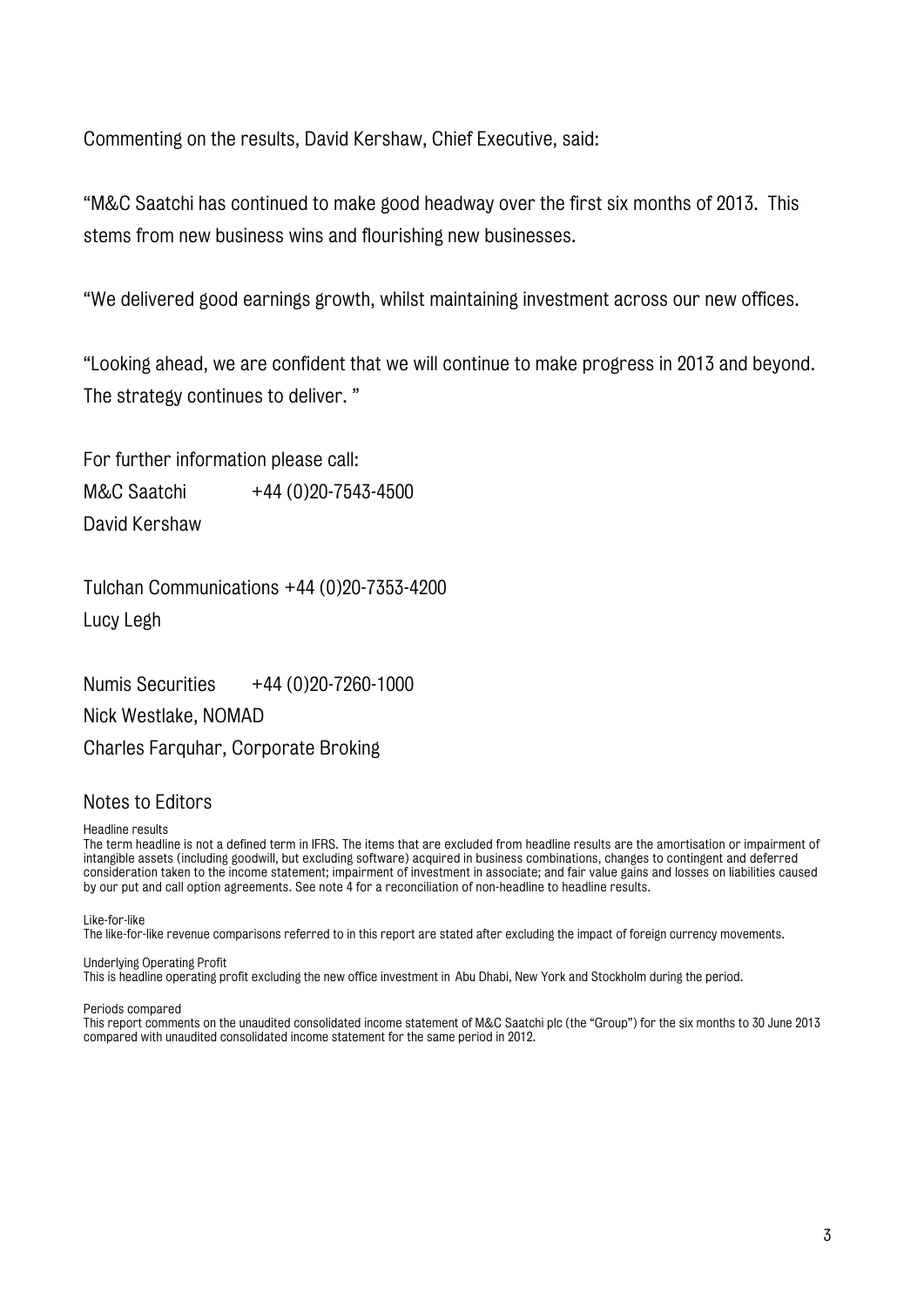# SUMMARY OF RESULTS

The first six months of 2013 saw a good performance with revenue momentum and earnings growth. Like-for-like revenues increased 5% and we returned a double digit headline operating margin of 10.6%, whilst continuing to invest in three new offices (Abu Dhabi, New York and Stockholm). The headline profit before tax advanced 6% to £9.3m and headline net earnings rose an impressive 11%.

# UK

We experienced a positive revenue increase in the UK of 8%, with our CRM and mobile businesses doing well. We also had a favourable run of account wins across our group of businesses, including Adidas, Club Med, HMG Cyber Security, Land Rover and Unipart, as well as winning the RBS and Boots digital businesses. In July, M&C Saatchi won the chemical company BASF's international corporate advertising account. This was led by the UK and Germany, who will co-ordinate a fully integrated corporate campaign across key markets including North America, Brazil, Asia Pacific and Europe. As ever, we maintain a close watch on costs as well as margins. This resulted in the headline operating margin holding at 20.6% (2012: 20.7%, both margins exclude the impact of Group recharges). The UK headline operating profit improved 7% on 2012.

# Europe

Despite the economic backdrop, we made considerable progress in Europe with like-for-like revenues up 21%. Headline operating profit was down 5%, with some investment drag from Stockholm. Stockholm has started exceptionally well, winning their first six pitches and developing an impressive client list that includes Carlsberg, Google, H&M, LG and Oxfam. Germany and Italy both excelled in the six months. The French economy was fragile, with little new business on the advertising front but our agency continued to benefit from digital and PR contributions. Spain struggled in a very challenging market but, as an associate, our investment there is just 25%.

# Middle East and Africa

We made excellent progress in both Cape Town and Johannesburg. Revenues were up 54% from £2.8m to £4.3m and key wins in the period were Heineken and the City of Cape Town. The region's operating profit was down 17%, as a result of further investment in Abu Dhabi. We have added new management in Abu Dhabi, who we are confident will add revenues beyond our founding client Etihad.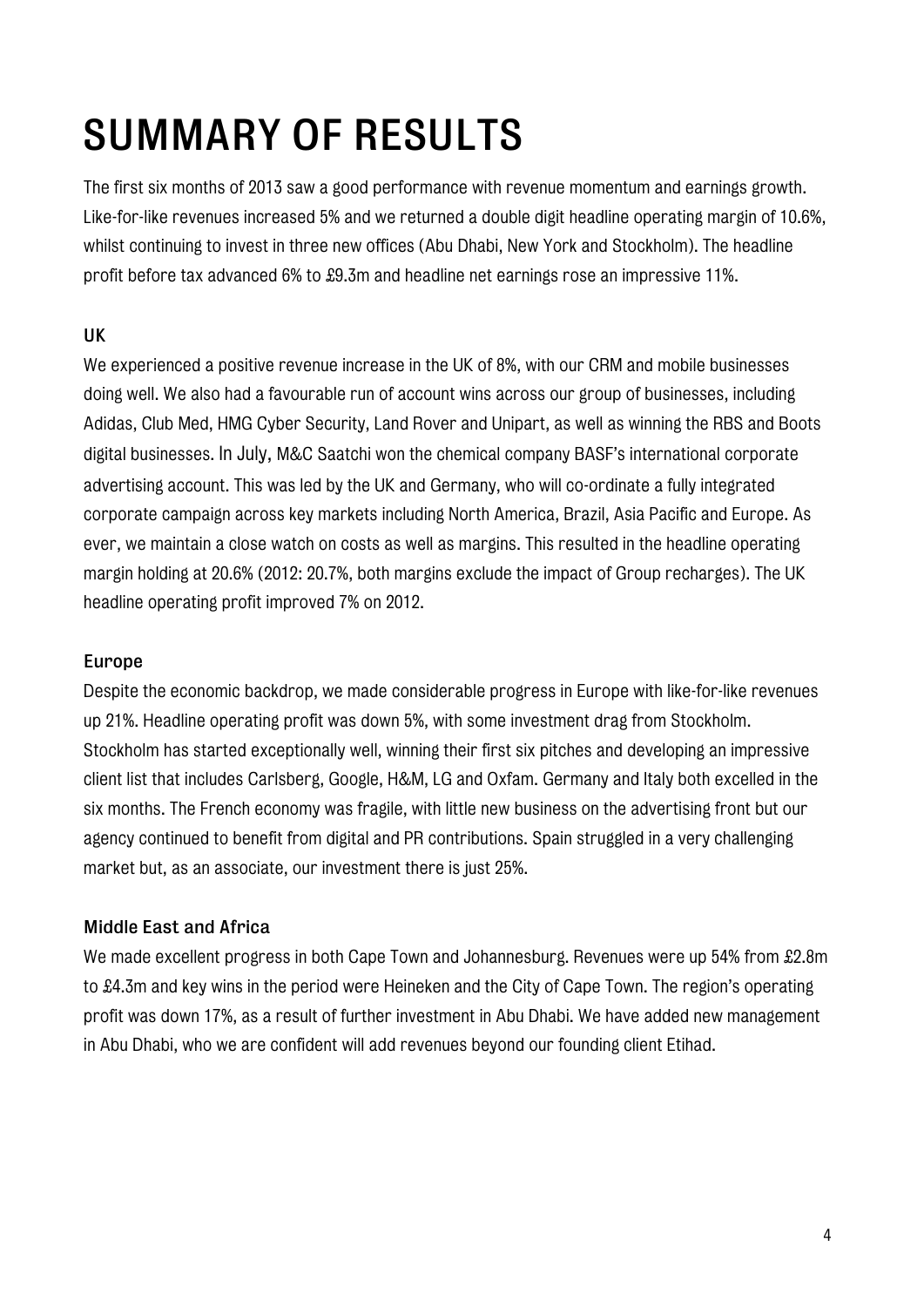# Asia and Australasia

In Asia and Australasia, like-for-like revenue decreased 3% in the six months with our Chinese revenues now going through our new Shanghai associate aeiou. More importantly, the losses from China and New Zealand have been arrested, which meant the region's operating profit was up 38% and the operating margin rose to just under 10%. The aeiou merger has been very positive in upgrading our Chinese presence and reputation. New Zealand won the Ministry of Justice, which combined with a reduced cost base, means they too are no longer losing money. Australia had a steady first half in an increasingly challenging market. Following the loss of David Jones at the end of July, significant savings to their cost base have been made. Malaysia put in another excellent performance, which included winning 1Malaysia. Japan and India were both profitable, albeit on a relatively small-scale. Our Singapore office, which opened in February 2012, is already profitable after a year which is a great achievement. Their wins have included Government work, in particular the Ministry of Health.

# Americas

In the Americas our revenues were up 24%. We continue to invest in New York, which is already proving a valuable office for the network's global pitches. The New York team have been establishing key relationships and are already working with General Electric, Pernod Ricard and Reckitt Benckiser. They continue to build their reputation, which is resulting in a growing new business pipeline. Further good progress was made in Los Angeles and Sao Paulo, which both continued to win new business.

# **Clear**

After a difficult 2012, a rejuvenated and restructured Clear is back on track with a leaner cost base and a strong united management team. Operating profits increased 8% and margins were up nearly 5% to 13%. A clarified offer is being well received and has led to new business wins including Mitchells & Butlers, Dr Oetker, AMP and WWF as well as pharmaceutical projects from Reckitt Benckiser and Bristol-Myers Squibb. Clear's new business pipeline is also much healthier, aided by their Brand Desire research and a newly-formed Advisory Board.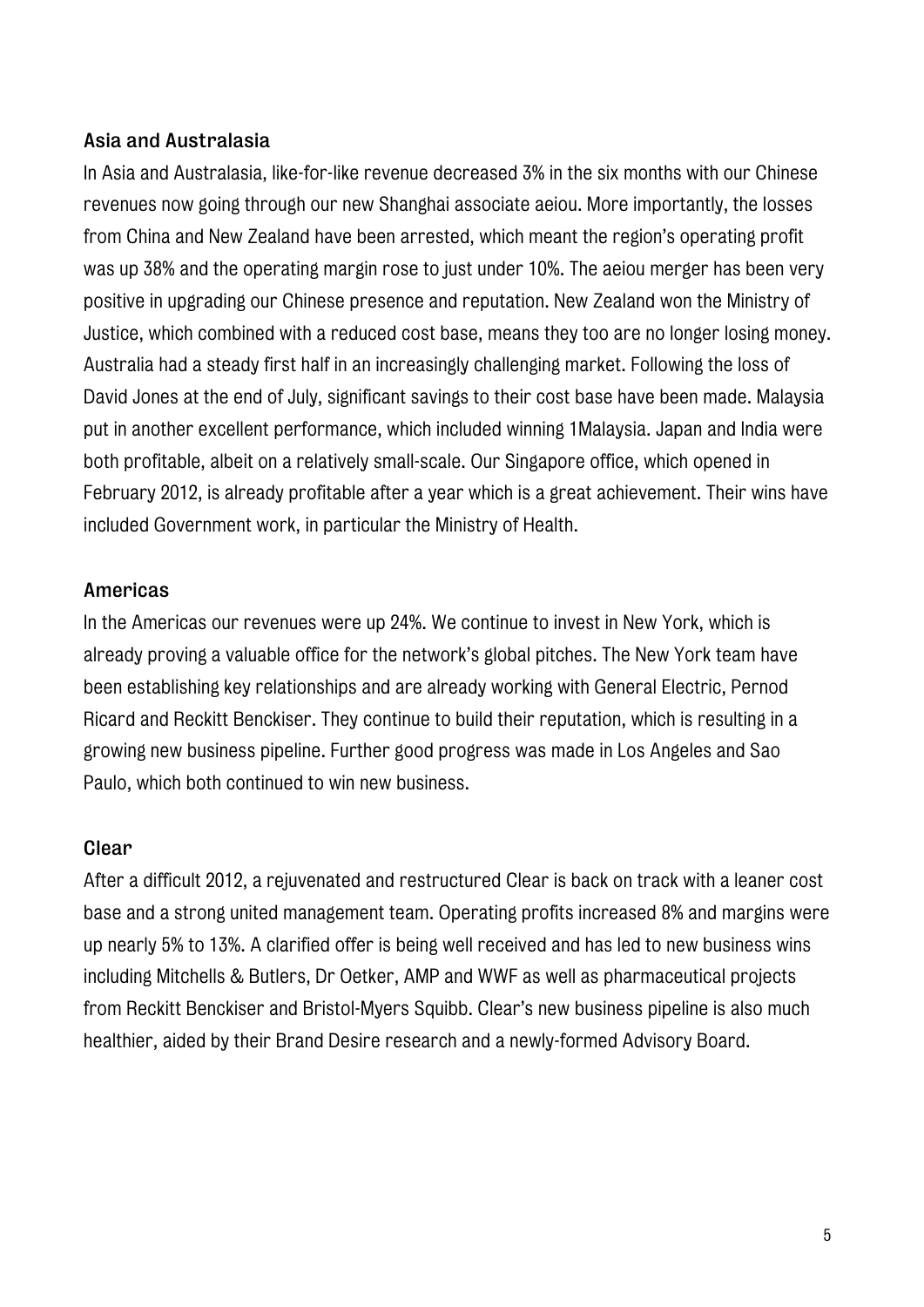# **Outlook**

*.* 

M&C Saatchi has continued to make good headway over the first six months of 2013. This stems from new business wins and flourishing new businesses.

We delivered good earnings growth, whilst maintaining investment across our new offices.

Looking ahead, we are confident that we will continue to make progress in 2013 and beyond. The strategy continues to deliver.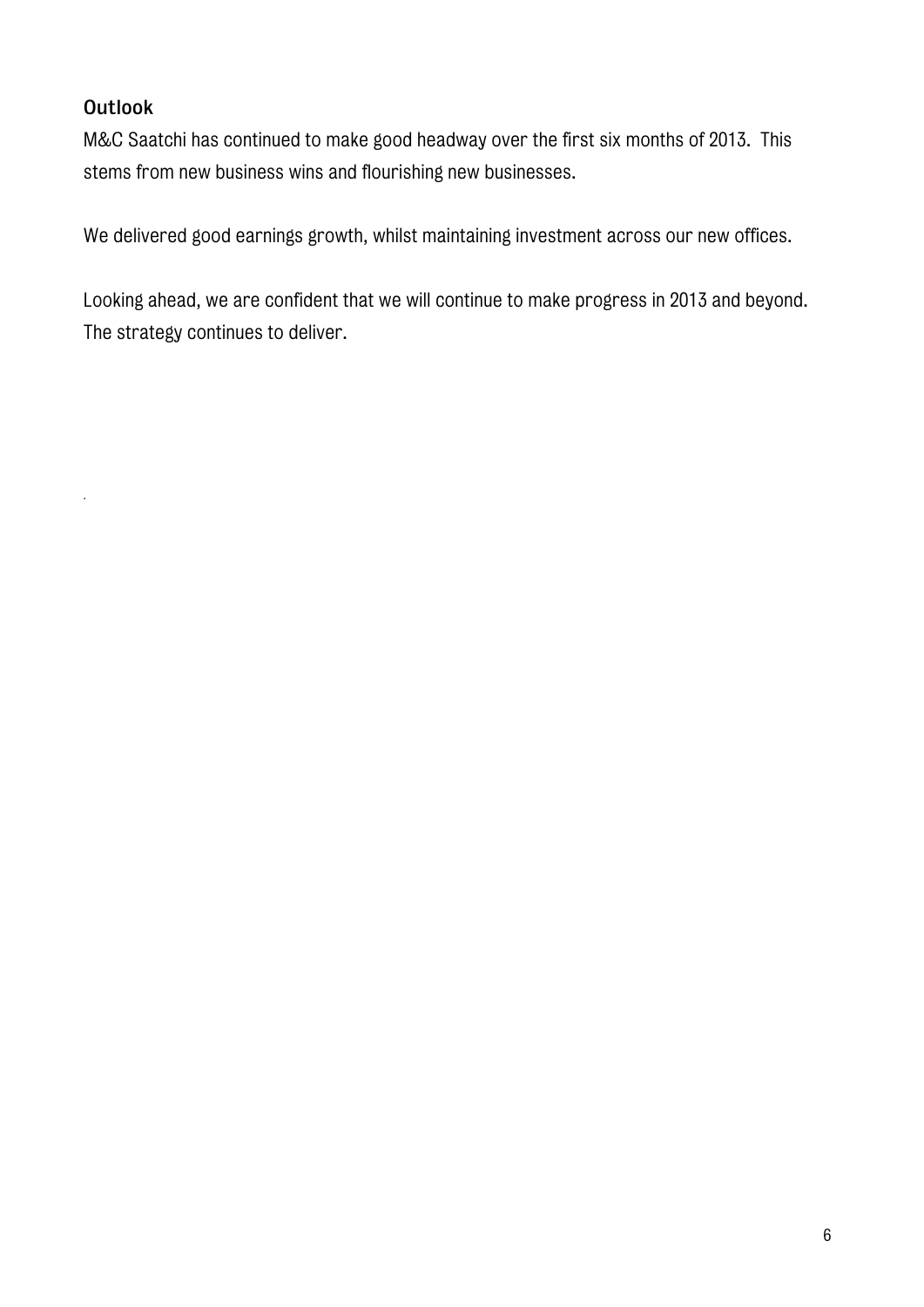# **M&C SAATCHI PLC UNAUDITED CONSOLIDATED INCOME STATEMENT ENDED 30 JUNE 2013**

|                                  |                | <b>Six</b><br>months<br>ended | <b>Six</b><br>months<br>ended | Year<br>ended<br>31 |
|----------------------------------|----------------|-------------------------------|-------------------------------|---------------------|
|                                  |                | 30 June                       | 30 June                       | December            |
|                                  |                | 2013                          | 2012                          | 2012                |
|                                  | <b>Note</b>    | £000                          | £000                          | £000                |
| <b>BILLINGS</b>                  |                | 255,039                       | 240,330                       | 502,738             |
| <b>REVENUE</b>                   | 4              | 87,138                        | 82,846                        | 169,486             |
| <b>Operating costs</b>           |                | (78, 288)                     | (74, 494)                     | (153, 731)          |
| <b>OPERATING PROFIT</b>          | 4              | 8,850                         | 8,352                         | 15,755              |
| Share of results of associates   |                | $\overline{7}$                | 13                            | 91                  |
| Impairment of associate          |                |                               |                               | (1, 552)            |
| Finance income                   | 6              | 216                           | 196                           | 422                 |
| Finance costs                    | $\overline{7}$ | (4, 873)                      | (2,593)                       | (4,835)             |
| <b>PROFIT BEFORE TAXATION</b>    | 4              | 4,200                         | 5,968                         | 9,881               |
| Taxation on profits              | 8              | (2,902)                       | (2, 542)                      | (5, 357)            |
| PROFIT FOR THE FINANCIAL PERIOD  |                | 1,298                         | 3,426                         | 4,524               |
| Profit attributable to:          |                |                               |                               |                     |
| Equity shareholders of the Group | $\overline{4}$ | 589                           | 2,345                         | 2,463               |
| Non controlling interest         |                | 709                           | 1,081                         | 2,061               |
|                                  |                | 1,298                         | 3,426                         | 4,524               |
| <b>EARNINGS PER SHARE</b>        | $\overline{4}$ |                               |                               |                     |
| <b>Basic</b>                     |                | 0.91p                         | 3.73p                         | 3.89p               |
| <b>Diluted</b>                   |                | 0.85p                         | 3.63p                         | 3.59 <sub>p</sub>   |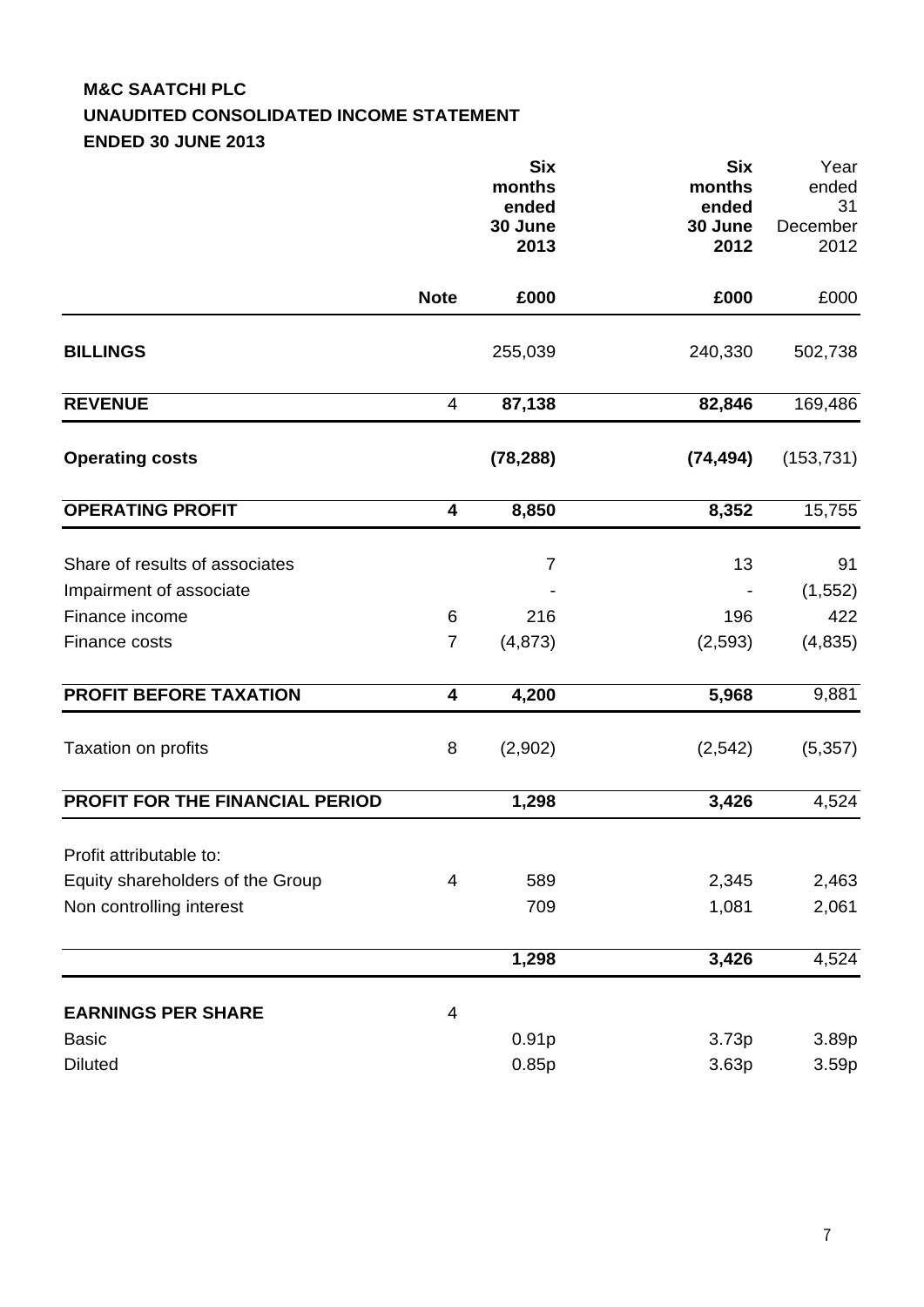# **M&C SAATCHI PLC UNAUDITED CONSOLIDATED STATEMENT OF COMPREHENSIVE INCOME ENDED 30 JUNE 2013**

|                                                                      | <b>Six</b><br>months<br>ended<br>30 June<br>2013 | <b>Six</b><br>months<br>ended<br>30 June<br>2012 | Year<br>ended<br>31<br>December<br>2012 |
|----------------------------------------------------------------------|--------------------------------------------------|--------------------------------------------------|-----------------------------------------|
|                                                                      | £000                                             | £000                                             | £000                                    |
| Profit for the period                                                | 1,298                                            | 3,426                                            | 4,524                                   |
| Other comprehensive income:                                          |                                                  |                                                  |                                         |
| Exchange differences on translating foreign<br>operations before tax | (155)                                            | (384)                                            | (518)                                   |
| Tax expense                                                          |                                                  | (40)                                             | 56                                      |
| Other comprehensive income for the period<br>net of tax              | (155)                                            | (424)                                            | (462)                                   |
| Total comprehensive income for the<br>period                         | 1,143                                            | 3,002                                            | 4,062                                   |
| Total comprehensive income attributable<br>to:                       |                                                  |                                                  |                                         |
| Equity shareholders of the Group                                     | 434                                              | 1,921                                            | 2,001                                   |
| Non controlling interests                                            | 709                                              | 1,081                                            | 2,061                                   |
|                                                                      | 1,143                                            | 3,002                                            | 4,062                                   |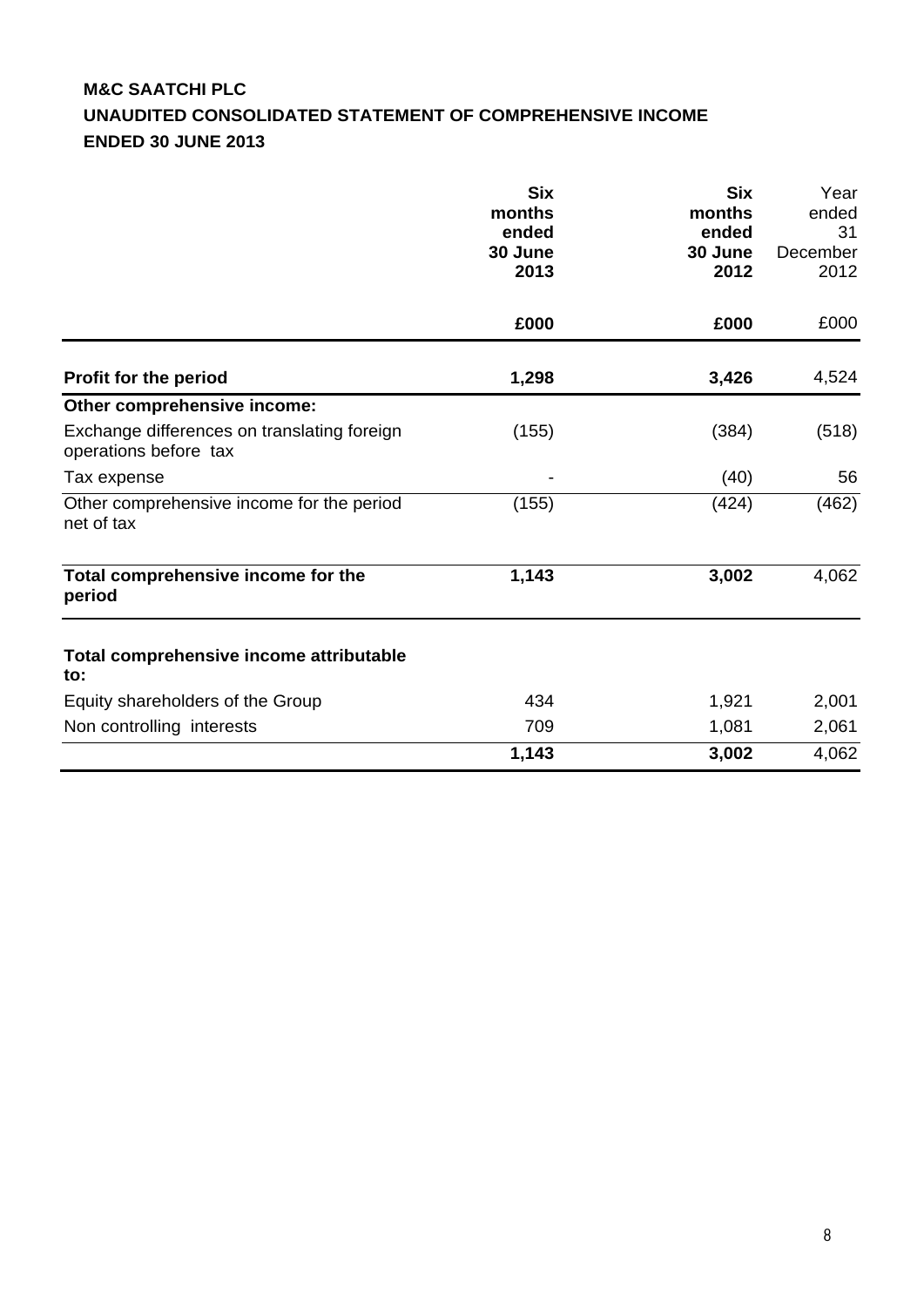# **M&C SAATCHI PLC UNAUDITED CONSOLIDATED STATEMENT OF FINANCIAL POSITION AT 30 JUNE 2013**

|                                                        | 30 June<br>2013 | 30 June<br>2012 | 31<br>December<br>2012 |
|--------------------------------------------------------|-----------------|-----------------|------------------------|
|                                                        | £000            | £000            | £000                   |
| <b>NON CURRENT ASSETS</b>                              |                 |                 |                        |
| Intangible assets                                      | 61,295          | 61,414          | 60,540                 |
| Investments in associates                              | 759             | 2,226           | 756                    |
| Plant and equipment                                    | 8,116           | 7,033           | 7,237                  |
| Deferred tax assets                                    | 1,711           | 1,419           | 1,612                  |
| Other non current assets                               | 4,656           | 5,562           | 5,041                  |
|                                                        | 76,537          | 77,654          | 75,186                 |
| <b>CURRENT ASSETS</b>                                  |                 |                 |                        |
| Trade and other receivables                            | 82,224          | 73,027          | 95,248                 |
| <b>Current tax assets</b>                              | 821             | 539             | 881                    |
| Cash and cash equivalents                              | 23,927          | 18,066          | 22,332                 |
|                                                        | 106,972         | 91,632          | 118,461                |
| <b>CURRENT LIABILITIES</b>                             |                 |                 |                        |
| <b>Bank overdraft</b>                                  | (113)           |                 | (84)                   |
| Trade and other payables                               | (93, 621)       | (84, 175)       | (106, 872)             |
| <b>Current tax liabilities</b>                         | (2,888)         | (2, 138)        | (3,809)                |
| Other financial liabilities                            | (75)            | (108)           | (131)                  |
| Minority shareholder put options liabilities           | (11, 328)       | (1,936)         | (2,549)                |
|                                                        | (108, 025)      | (88, 357)       | (113, 445)             |
| <b>NET CURRENT (LIABILITIES) / ASSETS</b>              | (1,053)         | 3,275           | 5,016                  |
| <b>TOTAL ASSETS LESS CURRENT</b><br><b>LIABILITIES</b> | 75,484          | 80,929          | 80,202                 |
| <b>NON CURRENT LIABILITIES</b>                         |                 |                 |                        |
| Deferred tax liabilities                               | (642)           | (918)           | (669)                  |
| Other financial liabilities                            | (3,849)         | (3,712)         | (4,322)                |
| Minority shareholder put options liabilities           | (15, 227)       | (17, 595)       | (17, 933)              |
| Other non current liabilities                          | (509)           | (411)           | (1,092)                |
|                                                        | (20, 227)       | (22, 636)       | (24, 016)              |
| <b>NET ASSETS</b>                                      | 55,257          | 58,293          | 56,186                 |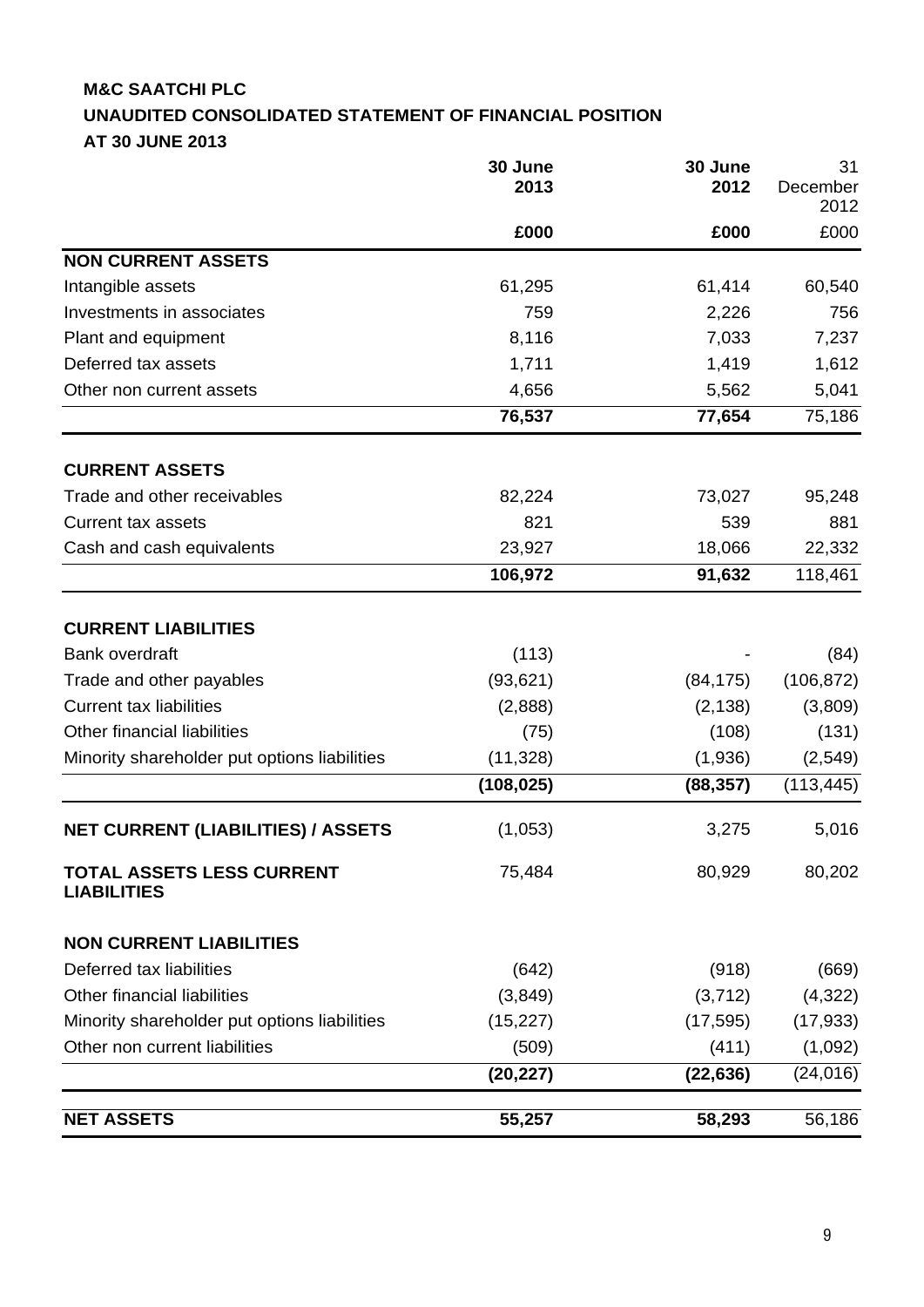# **M&C SAATCHI PLC UNAUDITED CONSOLIDATED BALANCE SHEET (CONTINUED) AT 30 JUNE 2013**

|                                                                   | 30 June<br>2013 | 30 June<br>2012 | 31<br>December<br>2012 |
|-------------------------------------------------------------------|-----------------|-----------------|------------------------|
|                                                                   | £000            | £000            | £000                   |
| <b>EQUITY</b>                                                     |                 |                 |                        |
| Share capital                                                     | 681             | 637             | 641                    |
| Share premium                                                     | 16,037          | 14,126          | 14,625                 |
| Merger reserve                                                    | 20,669          | 21,194          | 20,669                 |
| Treasury reserve                                                  | (792)           | (792)           | (792)                  |
| Minority interest put option reserve                              | (15,904)        | (14, 305)       | (13, 675)              |
| Non controlling interest acquired                                 | (1,532)         | (359)           | (1,085)                |
| Foreign exchange reserve                                          | 1,691           | 1,884           | 1,846                  |
| Retained earnings                                                 | 31,906          | 33,243          | 31,373                 |
| <b>EQUITY ATTRIBUTABLE TO</b><br><b>SHAREHOLDERS OF THE GROUP</b> | 52,756          | 55,628          | 53,602                 |
| <b>NON CONTROLLING INTERESTS</b>                                  | 2,501           | 2,665           | 2,584                  |
| <b>TOTAL EQUITY</b>                                               | 55,257          | 58,293          | 56,186                 |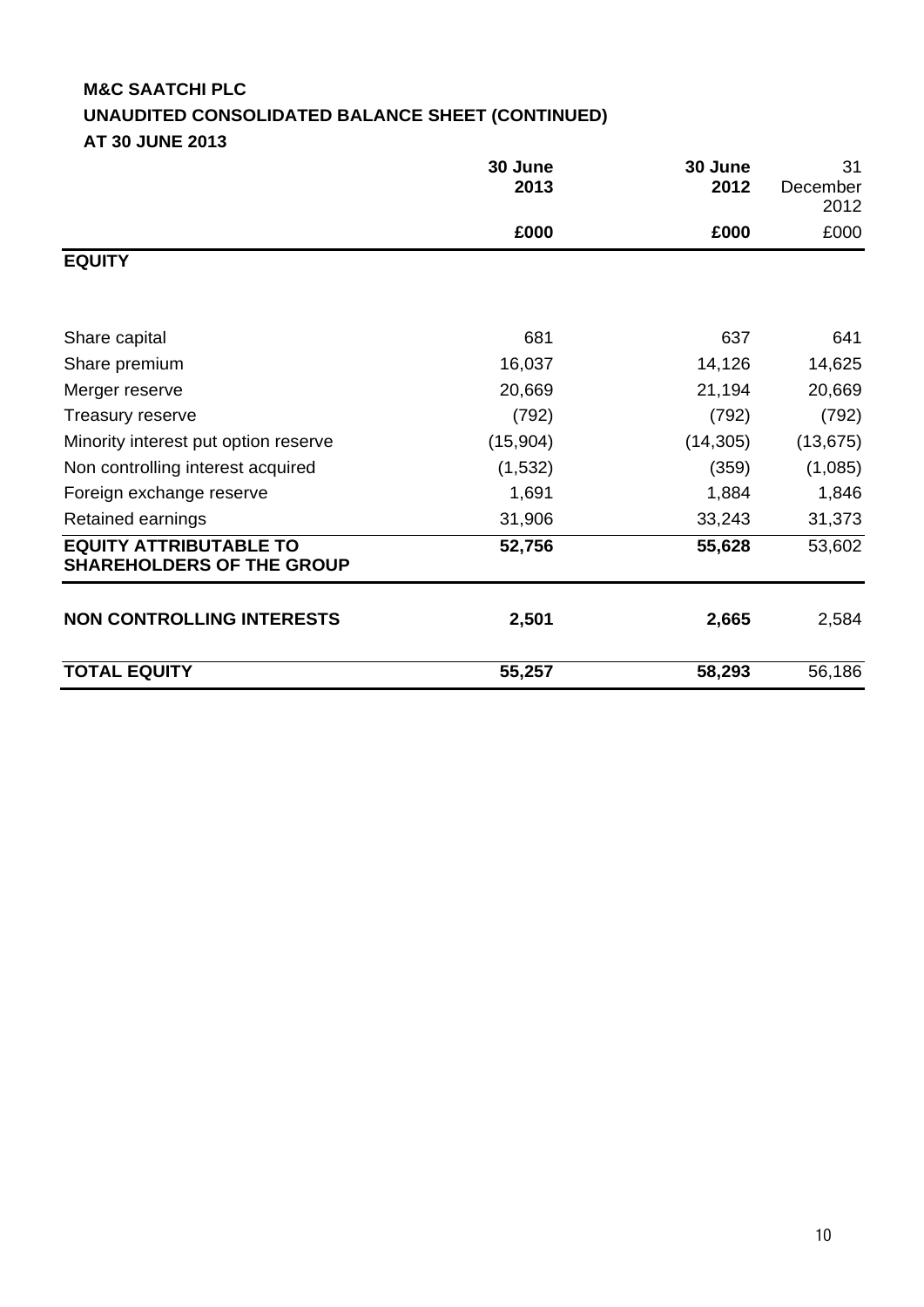# **M&C SAATCHI PLC UNAUDITED CONSOLIDATED STATEMENT OF CHANGES IN EQUITY SIX MONTHS ENDED 30 JUNE 2013**

|                                                                           | <b>Share</b> | <b>Share</b> | Merger  | <b>Treasury</b> | <b>MI</b> put<br>option | <b>Non</b><br>controlling<br>interest | Foreign<br>exchange | <b>Retained</b> |                 | <b>Non</b><br>controlling<br>interest |              |
|---------------------------------------------------------------------------|--------------|--------------|---------|-----------------|-------------------------|---------------------------------------|---------------------|-----------------|-----------------|---------------------------------------|--------------|
|                                                                           | Capital      | premium      | reserve | reserve         | reserve                 | acquired                              | reserves            | earnings        | <b>Subtotal</b> | in equity                             | <b>Total</b> |
|                                                                           | £000         | £000         | £000    | £000            | £000                    | £000                                  | £000                | £000            | £000            | £000                                  | £000         |
| At 1 January 2012                                                         | 635          | 13,832       | 21,194  | (792)           | (14, 305)               | (297)                                 | 2,308               | 30,808          | 53,383          | 2,663                                 | 56,046       |
| Reserve movement for year ending 31 December 2012                         |              |              |         |                 |                         |                                       |                     |                 |                 |                                       |              |
| Acquisition                                                               |              |              |         |                 |                         |                                       |                     |                 |                 | 71                                    | 71           |
| Acquired non controlling interest                                         | 1            | 115          |         |                 | 73                      | (120)                                 |                     |                 | 69              | (18)                                  | 51           |
| Issues of shares to minorities                                            |              |              |         |                 |                         |                                       |                     | (11)            | (11)            | 26                                    | 15           |
| Impairment of New Zealand                                                 |              |              | (525)   |                 |                         |                                       |                     | 525             |                 |                                       |              |
| Subsidiary share buyback of own<br>equity from a non controlling interest |              |              |         |                 |                         | (668)                                 |                     |                 | (668)           | (632)                                 | (1,300)      |
| Exchange rate movements                                                   |              |              |         |                 |                         |                                       |                     |                 |                 | (61)                                  | (61)         |
| Issue of minority put options                                             |              |              |         |                 | (480)                   |                                       |                     |                 | (480)           |                                       | (480)        |
| Cancellation of minority put options                                      |              |              |         |                 | 1,037                   |                                       | —                   | 329             | 1,366           |                                       | 1,366        |
| Option exercise                                                           | 5            | 678          |         |                 |                         |                                       |                     | (686)           | (3)             |                                       | (3)          |
| Share option charge                                                       |              |              |         |                 |                         |                                       |                     | 855             | 855             |                                       | 855          |
| <b>Dividends</b>                                                          |              |              |         |                 |                         |                                       |                     | (2,910)         | (2,910)         | (1,526)                               | (4, 436)     |
| Total transactions with owners                                            | 6            | 793          | (525)   |                 | 630                     | (788)                                 |                     | (1,898)         | (1,782)         | (2, 140)                              | (3,922)      |
| Total comprehensive income for the<br>year                                |              |              |         |                 |                         |                                       | (462)               | 2,463           | 2,001           | 2,061                                 | 4,062        |
| At 1 December 2012                                                        | 641          | 14,625       | 20,669  | (792)           | (13, 675)               | (1,085)                               | 1,846               | 31,373          | 53,602          | 2,584                                 | 56,186       |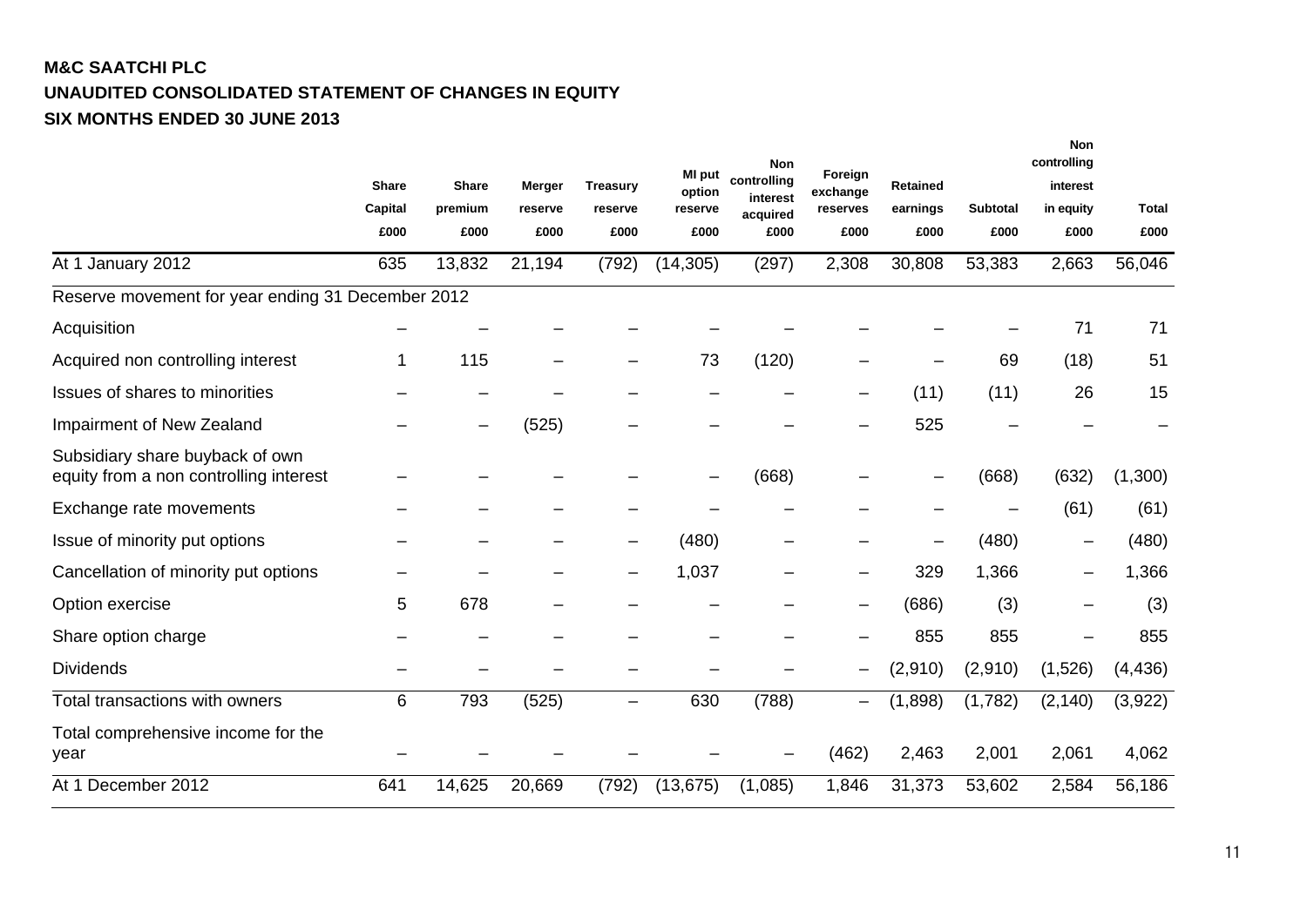|                                                     |              |              |               |                              | MI put    | <b>Non</b>              | Foreign  |                 |                 | <b>Non</b><br>controlling |              |
|-----------------------------------------------------|--------------|--------------|---------------|------------------------------|-----------|-------------------------|----------|-----------------|-----------------|---------------------------|--------------|
|                                                     | <b>Share</b> | <b>Share</b> | <b>Merger</b> | <b>Treasury</b>              | option    | controlling<br>interest | exchange | <b>Retained</b> |                 | interest                  |              |
|                                                     | Capital      | premium      | reserve       | reserve                      | reserve   | acquired                | reserves | earnings        | <b>Subtotal</b> | in equity                 | <b>Total</b> |
|                                                     | £000         | £000         | £000          | £000                         | £000      | £000                    | £000     | £000            | £000            | £000                      | £000         |
| At 1 January 2013                                   | 641          | 14,625       | 20,669        | (792)                        | (13, 675) | (1,085)                 | 1,846    | 31,373          | 53,602          | 2,584                     | 56,186       |
| Reserve movement for six months ending 30 June 2013 |              |              |               |                              |           |                         |          |                 |                 |                           |              |
| Acquisitions                                        |              |              |               |                              | (986)     |                         |          |                 | (986)           | 208                       | (778)        |
| Issue of shares to minorities                       |              |              |               |                              | (367)     |                         |          |                 | (367)           | 101                       | (266)        |
| Acquired non controlling interest                   |              |              |               |                              |           |                         |          |                 | —               | (108)                     | (108)        |
| Sale shares to minorities                           |              |              |               | $\overline{\phantom{m}}$     | (1, 323)  |                         | —        | (203)           | (1,526)         | 607                       | (919)        |
| Exchange rate movements                             |              |              |               |                              |           |                         |          |                 |                 | 25                        | 25           |
| Options exercise                                    | 35           | 131          |               |                              |           |                         |          | (10)            | 156             | (156)                     | -            |
| Non Controlling interest acquired                   | 5            | 1,281        |               |                              | 447       | (447)                   |          |                 | 1,286           |                           | 1,286        |
| Share option charge                                 |              |              |               |                              |           |                         |          | 157             | 157             |                           | 157          |
| Total transactions with owners                      | 40           | 1,412        |               | $\qquad \qquad \blacksquare$ | (2, 229)  | (447)                   | —        | (56)            | (1, 280)        | 677                       | (603)        |
| <b>Dividends</b>                                    |              |              |               |                              |           |                         |          |                 |                 | (1,469)                   | (1, 469)     |
| Total comprehensive income for year                 |              |              |               |                              |           |                         | (155)    | 589             | 434             | 709                       | 1,143        |
| At 30 June 2013                                     | 681          | 16,037       | 20,669        | (792)                        | (15, 904) | (1, 532)                | 1,691    | 31,906          | 52,756          | 2,501                     | 55,257       |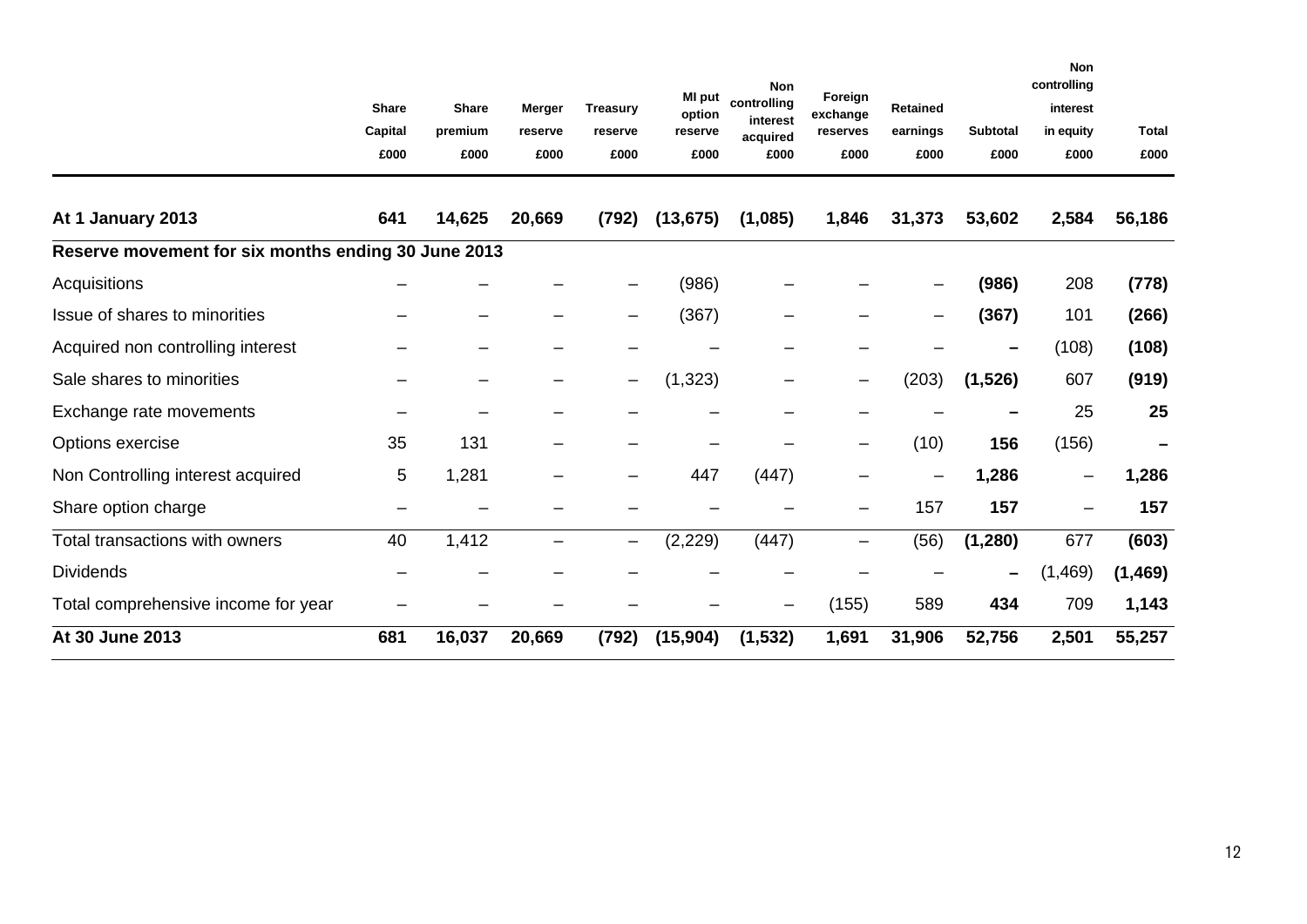# **M&C SAATCHI PLC UNAUDITED CONSOLIDATED STATEMENT OF CHANGES IN EQUITY (CONTINUED) SIX MONTHS ENDED 30 JUNE 2013**

|                                                     |                |              |         |                 | <b>MI</b> put          | <b>Non</b>              | Foreign  |          |                 | <b>Non</b><br>controlling |              |
|-----------------------------------------------------|----------------|--------------|---------|-----------------|------------------------|-------------------------|----------|----------|-----------------|---------------------------|--------------|
|                                                     | <b>Share</b>   | <b>Share</b> | Merger  | <b>Treasury</b> | option                 | controlling<br>interest | exchange | Retained |                 | interest                  |              |
|                                                     | Capital        | premium      | reserve | reserve         | reserve                | acquired                | reserves | earnings | <b>Subtotal</b> | in equity                 | <b>Total</b> |
|                                                     | £000           | £000         | £000    | £000            | £000                   | £000                    | £000     | £000     | £000            | £000                      | £000         |
| At 1 January 2012                                   | 635            | 13,832       | 21,194  |                 | $(792)$ $(14,305)$     | (297)                   | 2,308    | 30,808   | 53,383          | 2,663                     | 56,046       |
| Reserve movement for six months ending 30 June 2013 |                |              |         |                 |                        |                         |          |          |                 |                           |              |
| Issue of shares to minorities                       |                |              |         |                 |                        |                         |          |          |                 | 11                        | 11           |
| Exchange rate movements                             |                |              |         |                 |                        |                         |          |          |                 | (2)                       | (2)          |
| Options exercise                                    | $\overline{2}$ | 294          |         |                 |                        |                         |          | (296)    |                 |                           |              |
| Non Controlling interest acquired                   |                |              |         |                 |                        | (62)                    |          |          | (62)            |                           | (62)         |
| Share option charge                                 |                |              |         |                 |                        |                         |          | 386      | 386             |                           | 386          |
| Total transactions with owners                      | 2              | 294          |         |                 | $\qquad \qquad \qquad$ | (62)                    |          | 90       | 324             | 9                         | 333          |
| <b>Dividends</b>                                    |                |              |         |                 |                        |                         |          |          |                 | (1,088)                   | (1,088)      |
| Total comprehensive income for                      |                |              |         |                 |                        |                         |          |          |                 |                           |              |
| year                                                |                |              |         |                 |                        |                         | (424)    | 2,345    | 1,921           | 1,081                     | 3,002        |
| At 30 June 2012                                     | 637            | 14,126       | 21,194  | (792)           | (14, 305)              | (359)                   | 1,884    | 33,243   | 55,628          | 2,665                     | 58,293       |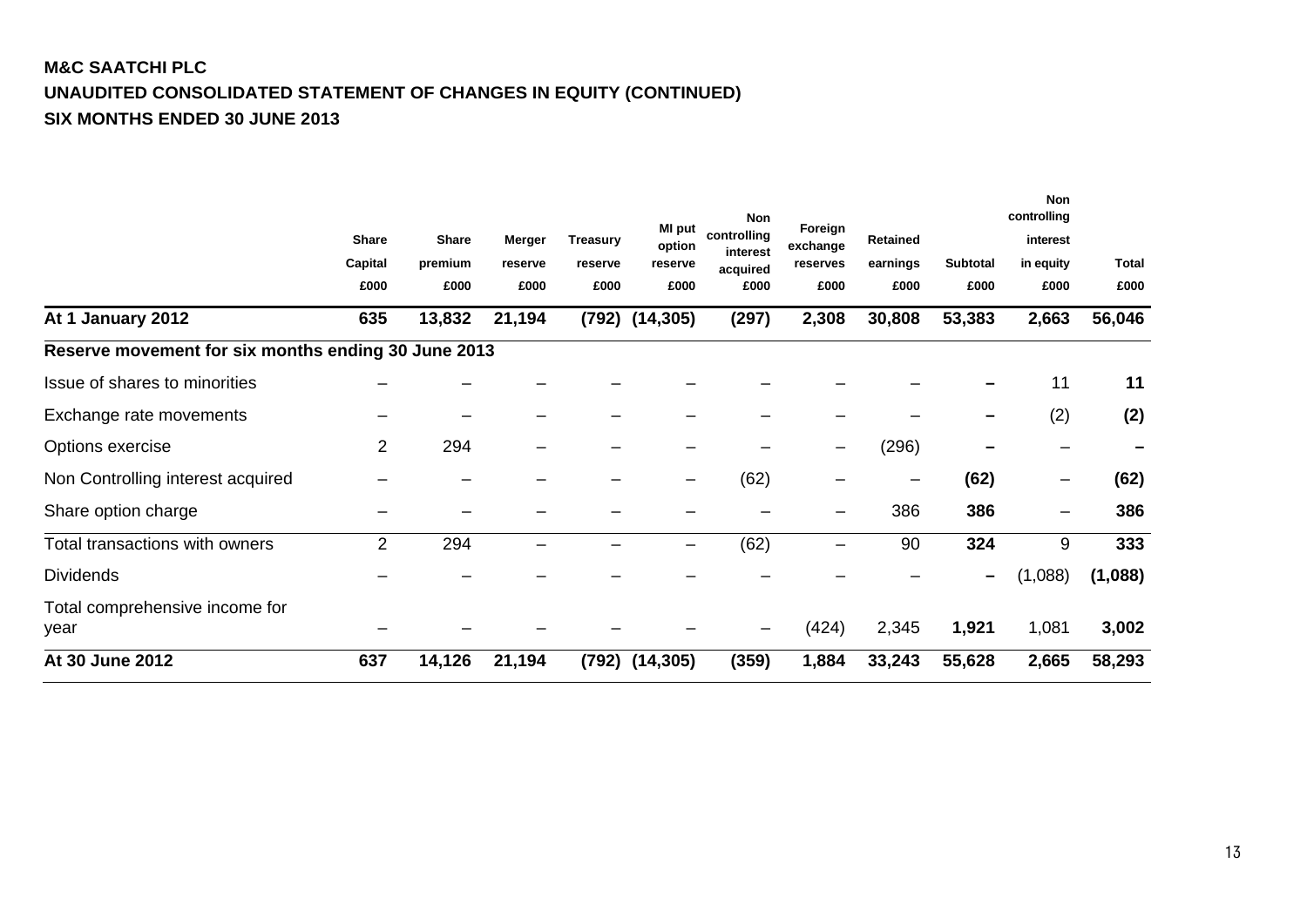# **M&C SAATCHI PLC UNAUDITED CONSOLIDATED CASH FLOW STATEMENT SIX MONTHS ENDED 30 JUNE 2013**

|                                                                           |              | <b>Six</b><br>months<br>ended<br>30 June<br>2013 | <b>Six</b><br>months<br>ended<br>30 June<br>2012 | Year<br><b>Ended</b><br>31<br><b>December</b><br>2012 |
|---------------------------------------------------------------------------|--------------|--------------------------------------------------|--------------------------------------------------|-------------------------------------------------------|
|                                                                           | <b>Notes</b> | £000                                             | £000                                             | £000                                                  |
| <b>Revenue</b>                                                            |              | 87,138                                           | 82,846                                           | 169,486                                               |
| <b>Operating cost</b>                                                     |              | (78, 288)                                        | (74, 494)                                        | (153, 731)                                            |
|                                                                           |              |                                                  |                                                  |                                                       |
| <b>Operating Profit</b>                                                   |              | 8,850                                            | 8,352                                            | 15,755                                                |
| <b>Adjustments for:</b>                                                   |              |                                                  |                                                  |                                                       |
| Depreciation of plant and equipment                                       |              | 1,240                                            | 1,114                                            | 2,289                                                 |
| Losses on sale of plant and equipment                                     |              | 38                                               |                                                  | 99                                                    |
| Losses on sale of software intangibles                                    |              |                                                  |                                                  | 35                                                    |
| Amortisation on acquired intangible assets                                |              | 352                                              | 303                                              | 705                                                   |
| <b>Impairment of Goodwill</b>                                             |              |                                                  |                                                  | 608                                                   |
| Amortisation of capitalised software intangible<br>assets                 |              | 76                                               | 69                                               | 141                                                   |
| Non-cash share based incentive plans                                      |              | 157                                              | 378                                              | 855                                                   |
| Operating cash flow before movements in<br>working capital and provisions |              | 10,713                                           | 10,216                                           | 20,487                                                |
| Decrease / (increase) in trade and other<br>receivables                   |              | 15,449                                           | 15,212                                           | (5,717)                                               |
| Decrease in trade and other payables                                      |              | (16, 138)                                        | (19, 671)                                        | 4,194                                                 |
| Cash generated / (consumed) from operations                               |              | 10,024                                           | 5,757                                            | 18,964                                                |
| Tax paid                                                                  |              | (3, 333)                                         | (2, 247)                                         | (5, 178)                                              |
| Net cash (out) / in flow from operating<br>activities                     |              | 6,691                                            | 3,510                                            | 13,786                                                |
| <b>Investing activities</b>                                               |              |                                                  |                                                  |                                                       |
| Acquisitions net of cash acquired                                         | 10           | (1, 106)                                         | (1,720)                                          | (3, 199)                                              |
| Proceeds from sale of plant and equipment                                 |              | 33                                               |                                                  | 28                                                    |
| Purchase of plant and equipment                                           |              | (1,893)                                          | (1, 142)                                         | (2,652)                                               |
| Purchase of capitalised software                                          |              | (28)                                             | (95)                                             | (163)                                                 |
| Dividend from associates                                                  |              | 39                                               |                                                  |                                                       |
| Interest earned                                                           |              | 204                                              | 196                                              | 422                                                   |
| Net cash consumed by investing activities                                 |              | (2,751)                                          | (2,761)                                          | (5, 564)                                              |
| Net cash generated / (consumed) by<br>operating and investing activities  |              | 3,940                                            | 749                                              | 8,222                                                 |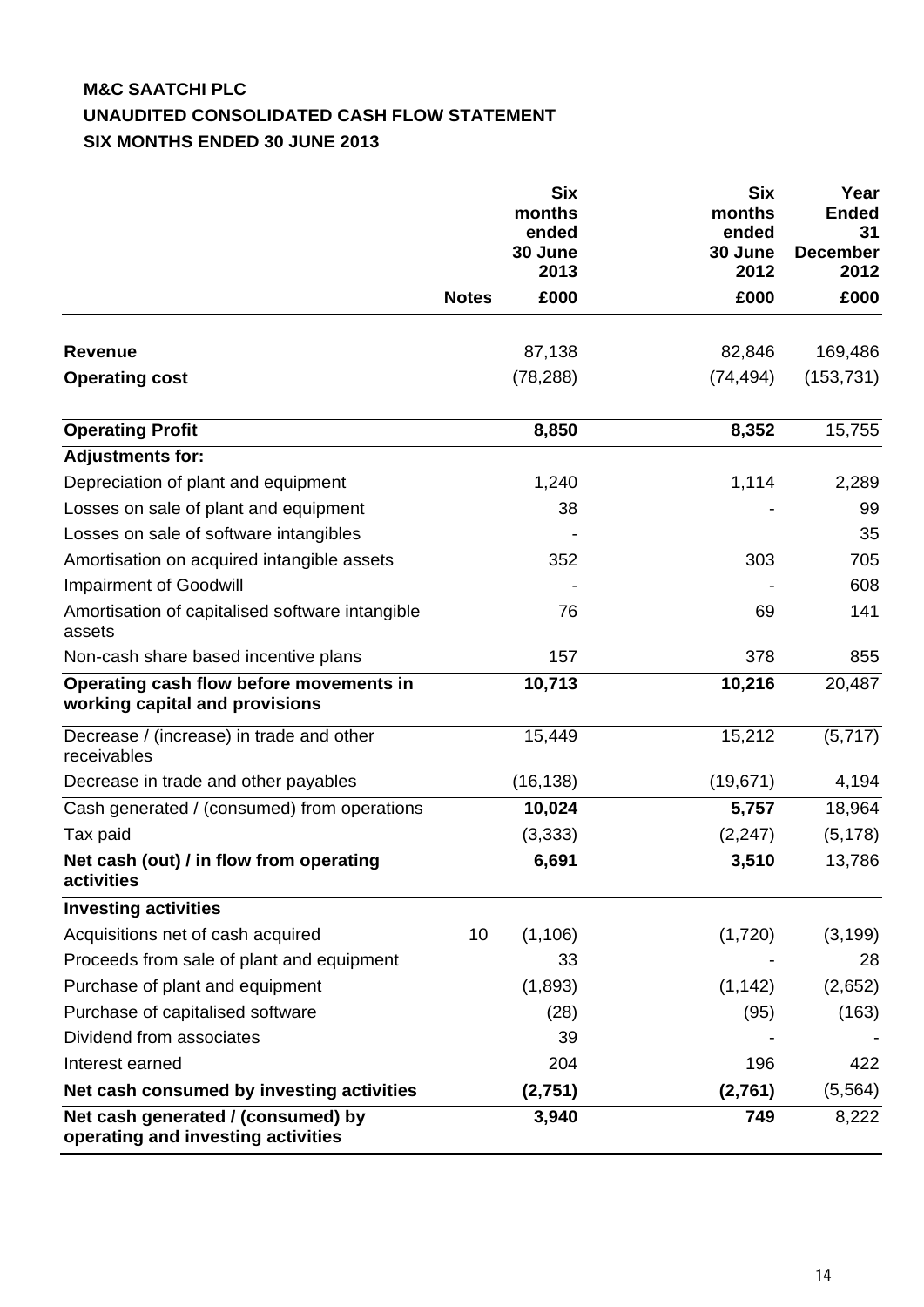|                                                                         | months           | <b>Six</b><br><b>Six</b><br>months | Year<br>Ended  |
|-------------------------------------------------------------------------|------------------|------------------------------------|----------------|
|                                                                         | ended<br>30 June | ended<br>30 June                   | 31<br>December |
|                                                                         |                  | 2013<br>2012                       | 2012           |
|                                                                         | <b>Notes</b>     | £000<br>£000                       | £000           |
| Net cash generated / (consumed by<br>operating and investing activities | 3,940            | 749                                | 8,222          |
| Dividends paid to equity holders of the<br>Company                      |                  |                                    | (2,910)        |
| Dividends paid to non controlling interest                              | (1,469)          | (1,088)                            | (1,526)        |
| Subsidiaries' sale of own shares to minorities                          |                  | 11                                 | 30             |
| Repayment of finance leases                                             |                  | (28)<br>(41)                       | (214)          |
| Inception of bank loans                                                 | 1,530            | 1,186                              | 5,416          |
| Repayment of bank loans                                                 | (2, 130)         | (1,272)                            | (4, 755)       |
| Interest paid                                                           |                  | (158)<br>(154)                     | (390)          |
| Net cash consumed from financing<br>activities                          | (2,255)          | (1,358)                            | (4, 349)       |
| Net increase / (decrease) in cash and cash<br>equivalents               | 1,685            | (609)                              | 3,873          |
| Cash and cash equivalents at the beginning of<br>the period             | 22,248           | 18,779                             | 18,779         |
| Effect of exchange rate changes                                         | (119)            | (104)                              | (404)          |
| <b>CASH AND CASH EQUIVALENTS AT THE</b><br><b>END OF THE PERIOD</b>     | 23,814           | 18,066                             | 22,248         |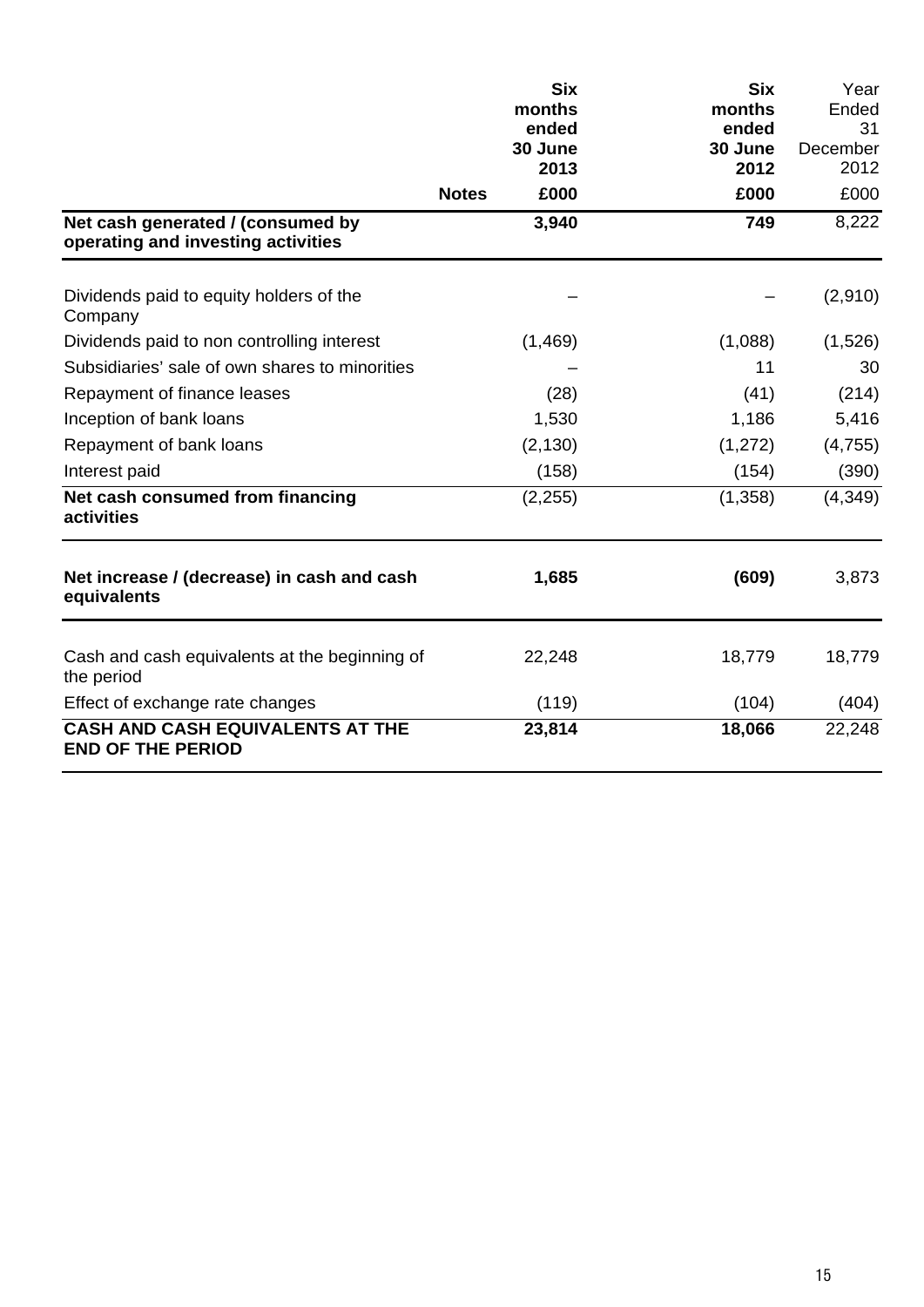### M&C SAATCHI PLC UNAUDITED NOTES TO THE INTERIM STATEMENTS SIX MONTHS ENDED 30 JUNE 2013

#### **1.** GENERAL INFORMATION

The Company is a public limited company incorporated and domiciled in the UK. The address of its registered office is 36 Golden Square, London W1F 9EE.

The Company has its primary listing on the AIM market of the London Stock Exchange.

This consolidated half-yearly financial information was approved for issue on 17 September 2013.

These results do not constitute the Group's statutory accounts. The information presented in relation to 31 December 2012 is extracted from the statutory financial statements for the year then ended and which have been delivered to the Registrar of Companies. The auditor's report on the statutory financial statements for the year ended 31 December 2012 was unqualified, did not include references to any matters to which the auditors drew attention by way of emphasis without qualifying their report(s) and did not contain statements under Section 498 (2) or (3) of the Companies Act 2006.

#### **2.** BASIS OF PREPARATION

This consolidated half-yearly financial information for the half-year ended 30 June 2013 has been prepared in accordance with the AIM Rules for companies. The half-yearly consolidated financial information should be read in conjunction with the annual financial statements for the year ended 31 December 2012.

# **3.** ACCOUNTING POLICIES

.

The financial information in these interim results is that of the holding company and all of its subsidiaries (the Group). It has been prepared in accordance with the recognition and measurement requirements of International Financial Reporting Standards as adopted for use in the EU (IFRSs). The accounting policies applied by the Group in this financial information are the same as those applied by the Group in its financial statements for the year ended 31 December 2012 and which will form the basis of the 2013 financial statements.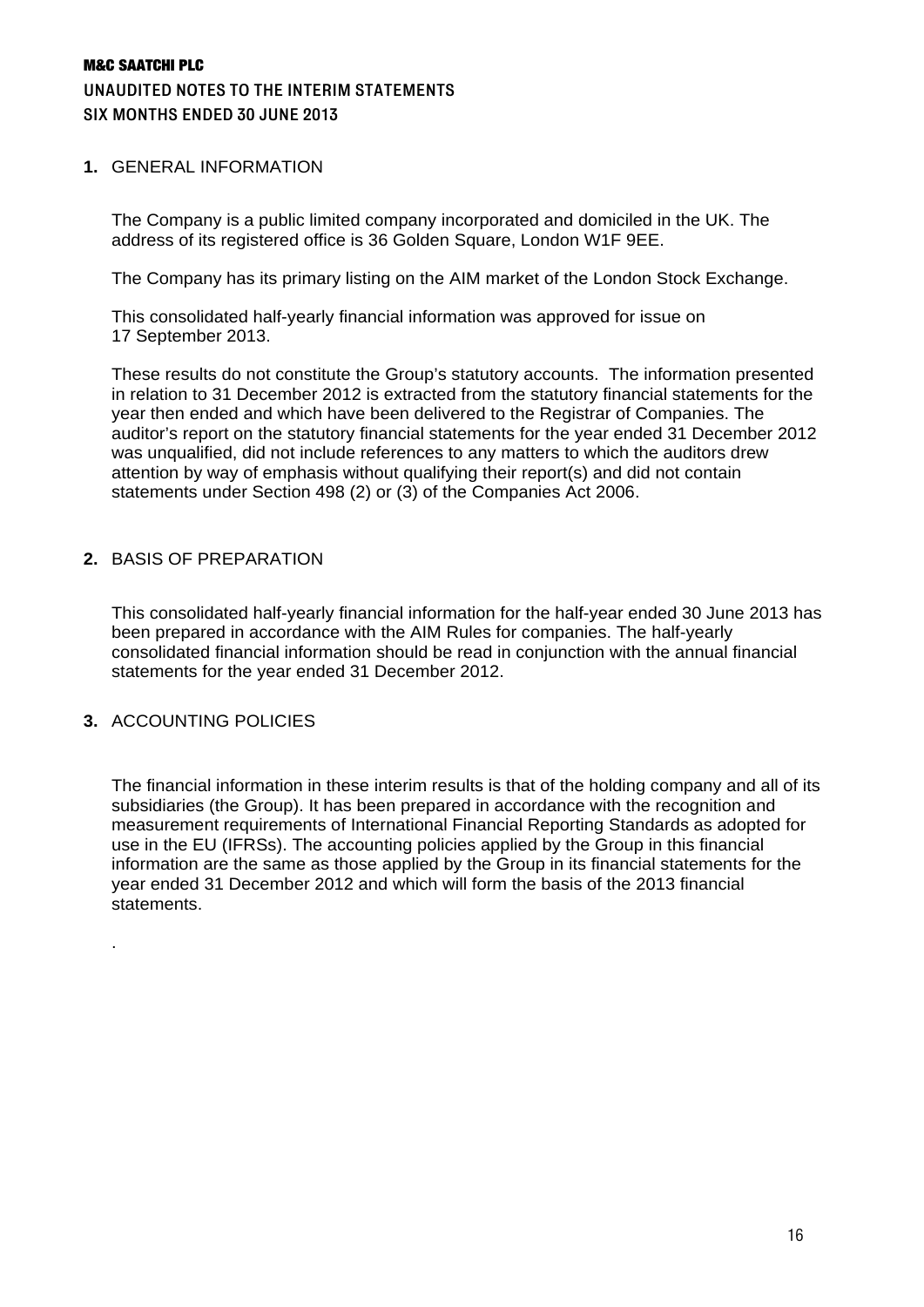# M&C SAATCHI PLC UNAUDITED NOTES TO THE INTERIM STATEMENTS SIX MONTHS ENDED 30 JUNE 2013

### **4.** EARNINGS PER SHARE AND RECONCILIATION BETWEEN HEADLINE AND STATUTORY RESULTS

| <b>Six months ended</b><br>30 June 2013                          |                     | Amortisation               | Fair value<br>adjustments to       | Headline &           |
|------------------------------------------------------------------|---------------------|----------------------------|------------------------------------|----------------------|
|                                                                  | Reported<br>results | of acquired<br>intangibles | minority put<br>option liabilities | Segmental<br>results |
|                                                                  | £000                | £000                       | £000                               | £000                 |
| <b>REVENUE</b>                                                   | 87,138              | $\blacksquare$             |                                    | 87,138               |
|                                                                  |                     |                            |                                    |                      |
| <b>OPERATING PROFIT</b>                                          | 8,850               | 352                        |                                    | 9,202                |
| Share of results of associates                                   | 7                   |                            |                                    | 7                    |
| Finance income                                                   | 216                 |                            |                                    | 216                  |
| Finance expense                                                  | (4, 873)            |                            | 4,698                              | (175)                |
| <b>PROFIT BEFORE</b><br><b>TAXATION</b>                          | 4,200               | 352                        | 4,698                              | 9,250                |
| <b>Taxation</b>                                                  | (2,902)             | (84)                       |                                    | (2,986)              |
| <b>PROFIT AFTER TAXATION</b>                                     | 1,298               | 268                        | 4,698                              | 6,264                |
| Non controlling interest                                         | (709)               | (16)                       | $\overline{\phantom{0}}$           | (725)                |
| PROFIT ATTRIBUTABLE TO EQUITY HOLDERS OF THE GROUP               |                     |                            |                                    |                      |
|                                                                  | 589                 | 252                        | 4,698                              | 5,539                |
| <b>BASIC EARNINGS PER SHARE</b>                                  |                     |                            |                                    |                      |
|                                                                  |                     |                            |                                    |                      |
| Weighted average number of<br>shares (thousands)                 | 64,581              |                            |                                    | 64,581               |
| <b>BASIC EPS</b>                                                 | 0.91 <sub>p</sub>   |                            |                                    | 8.58p                |
| <b>DILUTED EARNINGS PER SHARE</b>                                |                     |                            |                                    |                      |
| Weighted average number of<br>shares (thousands) as above<br>Add | 64,581              |                            |                                    | 64,581               |
| - UK growth shares                                               | 1,411               |                            |                                    | 1,411                |
| - Float options                                                  | 128                 |                            |                                    | 128                  |
| - Options                                                        | 96                  |                            |                                    | 96                   |
| - New Options                                                    | 2,521               |                            |                                    | 2,521                |
| - 2012 options LTIP                                              | 246                 |                            |                                    | 246                  |
| Total                                                            | 68,983              |                            |                                    | 68,983               |
| <b>DILUTED EARNINGS PER</b><br><b>SHARE</b>                      | 0.85p               |                            |                                    | 8.03p                |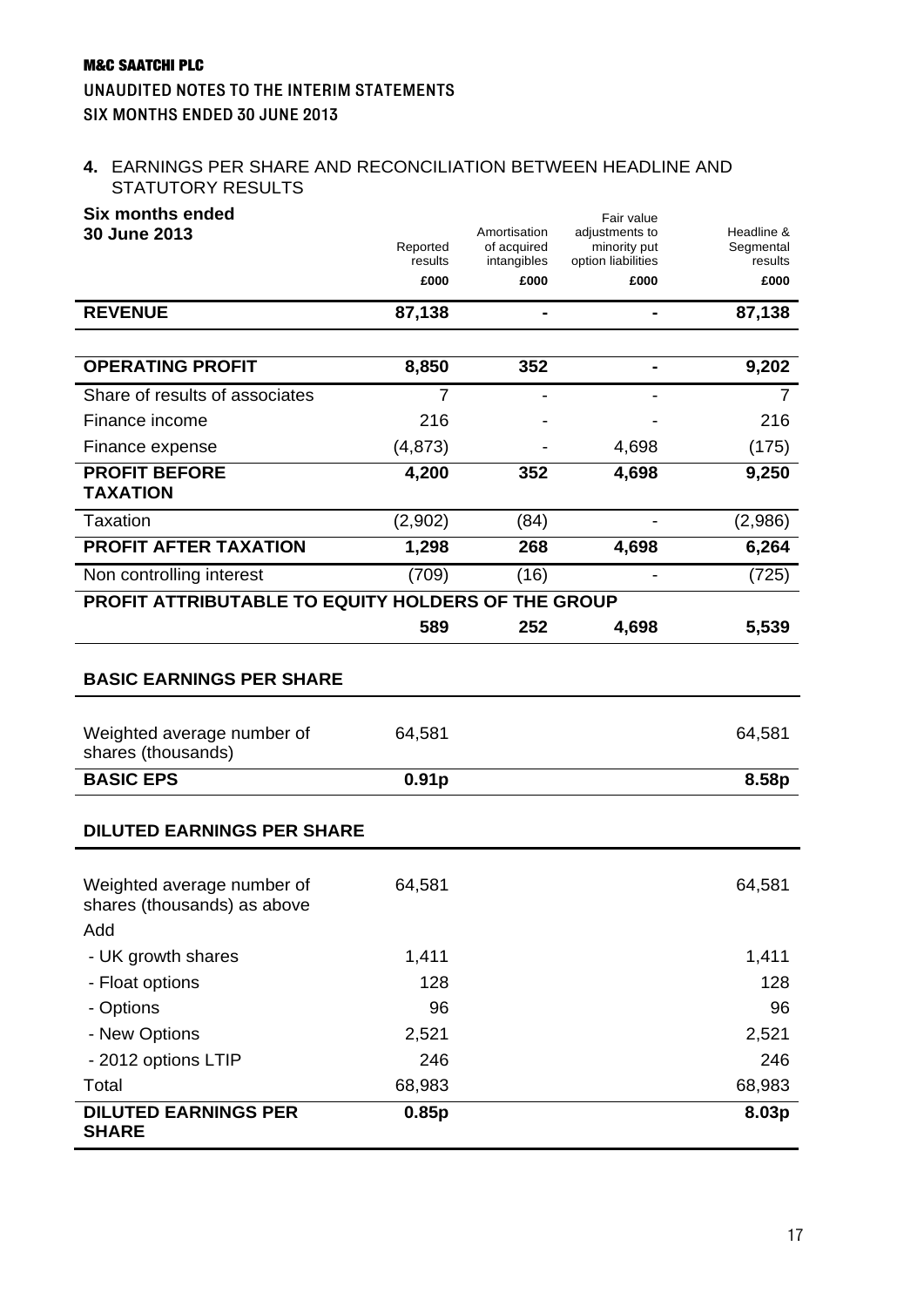### UNAUDITED NOTES TO THE INTERIM STATEMENTS SIX MONTHS ENDED 30 JUNE 2013

| <b>Six months ended</b><br>30 June 2012                          | Reported<br>results | Amortisation<br>of acquired<br>intangibles | Fair value<br>adjustments to<br>minority put<br>option liabilities | Headline &<br>Segmental<br>results |
|------------------------------------------------------------------|---------------------|--------------------------------------------|--------------------------------------------------------------------|------------------------------------|
|                                                                  | £000                | £000                                       | £000                                                               | £000                               |
| <b>REVENUE</b>                                                   | 82,846              | $\blacksquare$                             | $\blacksquare$                                                     | 82,846                             |
|                                                                  |                     |                                            |                                                                    |                                    |
| <b>OPERATING PROFIT</b>                                          | 8,352               | 303                                        |                                                                    | 8,655                              |
| Share of results of associates                                   | 13                  |                                            |                                                                    | 13                                 |
| Finance income                                                   | 196                 |                                            |                                                                    | 196                                |
| Finance expense                                                  | (2,593)             |                                            | 2,438                                                              | (155)                              |
| <b>PROFIT BEFORE</b><br><b>TAXATION</b>                          | 5,968               | 303                                        | 2,438                                                              | 8,709                              |
| <b>Taxation</b>                                                  | (2, 542)            | (81)                                       |                                                                    | (2,623)                            |
| <b>PROFIT AFTER TAXATION</b>                                     | 3,426               | 222                                        | 2,438                                                              | 6,086                              |
| Non controlling interest                                         | (1,081)             |                                            |                                                                    | (1,081)                            |
| PROFIT ATTRIBUTABLE TO EQUITY HOLDERS OF THE GROUP               |                     |                                            |                                                                    |                                    |
|                                                                  | 2,345               | 222                                        | 2,438                                                              | 5,005                              |
| <b>BASIC EARNINGS PER SHARE</b>                                  |                     |                                            |                                                                    |                                    |
| Weighted average number of<br>shares (thousands)                 | 62,930              |                                            |                                                                    | 62,930                             |
| <b>BASIC EPS</b>                                                 | 3.73p               |                                            |                                                                    | 7.95p                              |
| <b>DILUTED EARNINGS PER SHARE</b>                                |                     |                                            |                                                                    |                                    |
| Weighted average number of<br>shares (thousands) as above<br>Add | 62,930              |                                            |                                                                    | 62,930                             |
| - UK growth shares                                               | 1,620               |                                            |                                                                    | 1,620                              |
| - Float options                                                  | 128                 |                                            |                                                                    | 128                                |
| Total                                                            | 64,678              |                                            |                                                                    | 64,678                             |
| <b>DILUTED EARNINGS PER</b><br><b>SHARE</b>                      | 3.63p               |                                            |                                                                    | 7.74p                              |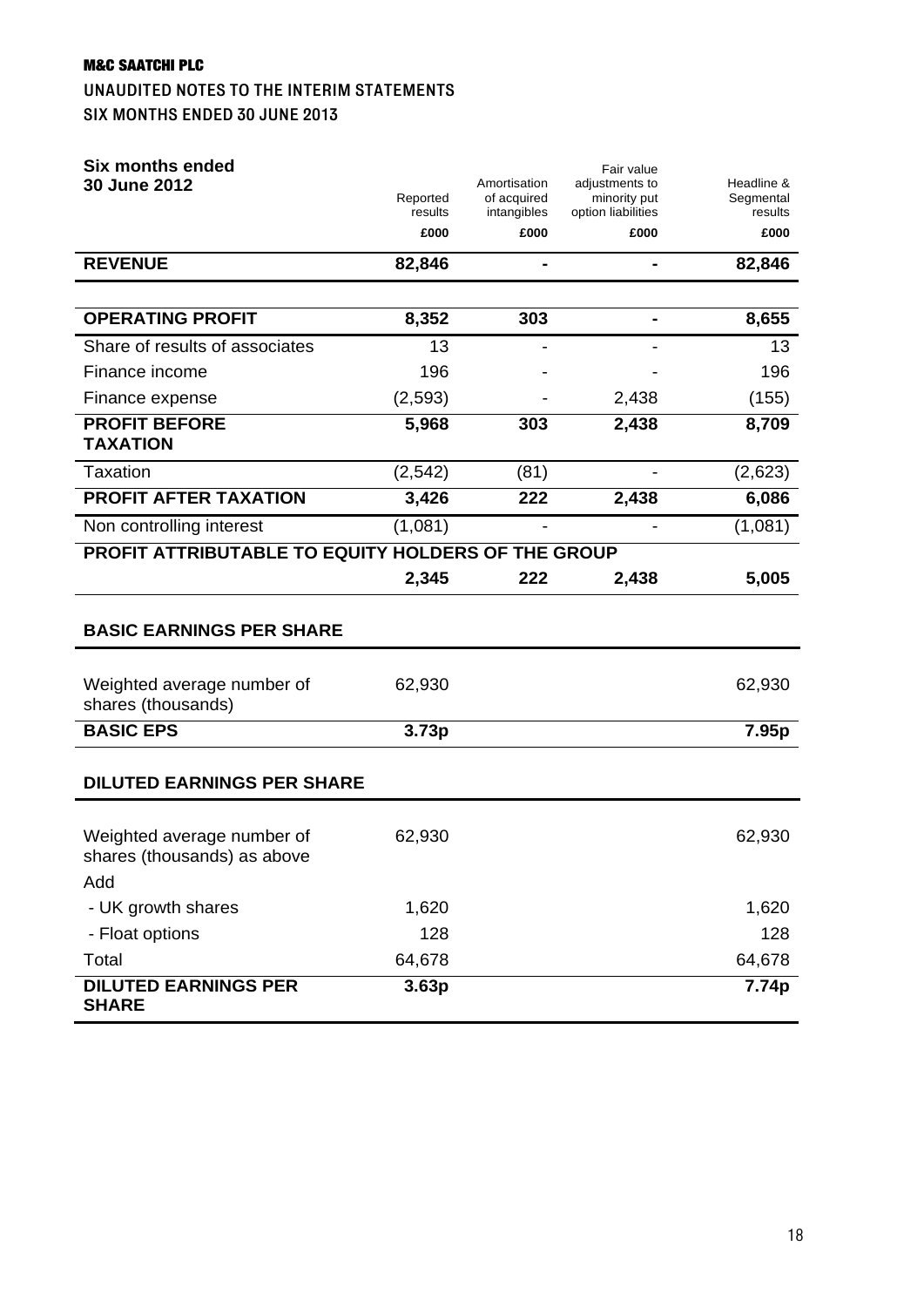# M&C SAATCHI PLC UNAUDITED NOTES TO THE INTERIM STATEMENTS SIX MONTHS ENDED 30 JUNE 2013

| Year ended 31 December<br>2012                            | Reported<br>results<br>£000 | Amortisation of<br>acquired<br>intangibles<br>£000 | Impairment<br>of Goodwill<br>£000 | Impairment<br>of associate<br>£000 | Fair value<br>adjustments<br>to minority<br>put option<br>liabilities<br>£000 | Headline &<br>segmental<br>results<br>£000 |
|-----------------------------------------------------------|-----------------------------|----------------------------------------------------|-----------------------------------|------------------------------------|-------------------------------------------------------------------------------|--------------------------------------------|
| <b>REVENUE</b>                                            | 169,486                     | —                                                  |                                   | —                                  |                                                                               | 169,486                                    |
|                                                           |                             |                                                    |                                   |                                    |                                                                               |                                            |
| <b>OPERATING PROFIT</b>                                   | 15,755                      | 705                                                | 608                               |                                    |                                                                               | 17,068                                     |
| Share of results of<br>associates                         | 91                          |                                                    |                                   |                                    |                                                                               | 91                                         |
| Impairment of associate                                   | (1, 552)                    |                                                    |                                   | 1,552                              |                                                                               |                                            |
| Finance income                                            | 422                         |                                                    |                                   |                                    |                                                                               | 422                                        |
| Finance cost                                              | (4, 835)                    |                                                    |                                   |                                    | 4,436                                                                         | (399)                                      |
| PROFIT BEFORE TAXATION                                    |                             |                                                    |                                   |                                    |                                                                               |                                            |
|                                                           | 9,881                       | 705                                                | 608                               | 1,552                              | 4,436                                                                         | 17,182                                     |
| <b>Taxation</b>                                           | (5, 357)                    | (185)                                              |                                   |                                    |                                                                               | (5, 542)                                   |
| PROFIT FOR THE YEAR                                       | 4,524                       | 520                                                | 608                               | 1,552                              | 4,436                                                                         | 11,640                                     |
| Non controlling interests                                 | (2,061)                     | (19)                                               |                                   | —                                  |                                                                               | (2,080)                                    |
| PROFIT ATTRIBUTABLE TO EQUITY HOLDERS OF THE GROUP        |                             |                                                    |                                   |                                    |                                                                               |                                            |
|                                                           | 2,463                       | 501                                                | 608                               | 1,552                              | 4,436                                                                         | 9,560                                      |
| <b>BASIC EARNINGS PER SHARE</b>                           |                             |                                                    |                                   |                                    |                                                                               |                                            |
| Weighted average number<br>of shares (thousands)          | 63,317                      |                                                    |                                   |                                    |                                                                               | 63,317                                     |
| <b>BASIC EPS</b>                                          | 3.89p                       | —                                                  |                                   |                                    | $\overline{\phantom{0}}$                                                      | 15.10p                                     |
| <b>DILUTED EARNINGS PER SHARE</b>                         |                             |                                                    |                                   |                                    |                                                                               |                                            |
| Weighted average number of<br>shares (thousands) as above | 63,317                      |                                                    |                                   |                                    |                                                                               | 63,317                                     |
| Add                                                       |                             |                                                    |                                   |                                    |                                                                               |                                            |
| - UK growth shares                                        | 1,581                       |                                                    |                                   |                                    |                                                                               | 1,581                                      |
| - Options                                                 | 128                         |                                                    |                                   |                                    |                                                                               | 128                                        |
| - LTIP options 2012                                       | 111                         |                                                    |                                   |                                    |                                                                               | 111                                        |
| - New LTIP                                                | 3,547                       |                                                    |                                   |                                    |                                                                               | 3,547                                      |
| Total                                                     | 68,684                      |                                                    |                                   |                                    |                                                                               | 68,684                                     |
| <b>DILUTED EARNINGS PER</b><br><b>SHARE</b>               | 3.59p                       |                                                    |                                   |                                    |                                                                               | 13.92p                                     |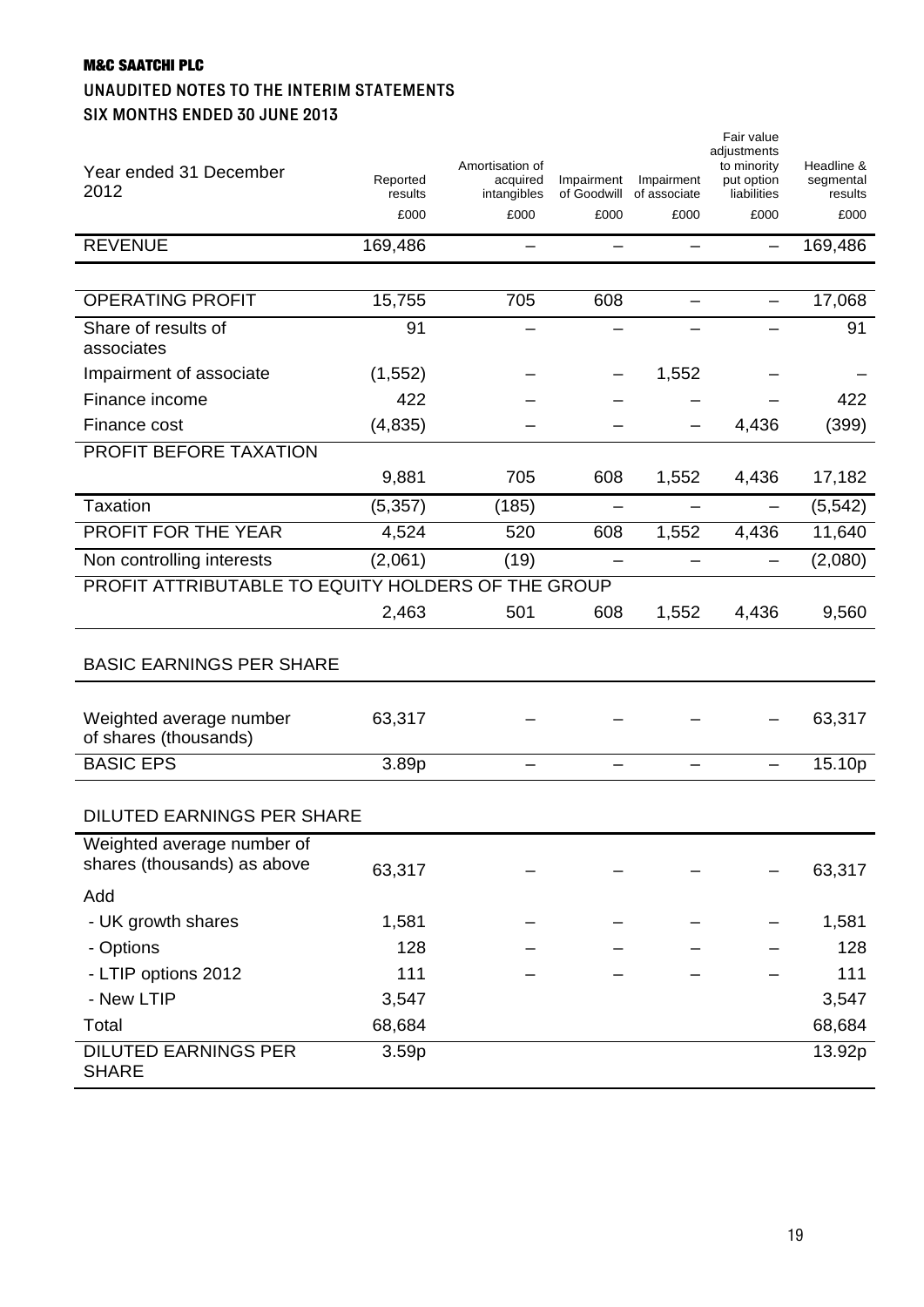### UNAUDITED NOTES TO THE INTERIM STATEMENTS SIX MONTHS ENDED 30 JUNE 2013

# **5.** SEGMENTAL INFORMATION

This segmental information is reconciled to the statutory results in Note 4.

| <b>Six months to</b><br>30 June 2013                     | UK             | Europe                                                                     | Middle East &<br>Africa                                 | Asia &<br>Australasia                                                                                                               | Americas                             | Clear                                     | Total          |
|----------------------------------------------------------|----------------|----------------------------------------------------------------------------|---------------------------------------------------------|-------------------------------------------------------------------------------------------------------------------------------------|--------------------------------------|-------------------------------------------|----------------|
| <b>Revenue</b>                                           | £000<br>39,142 | £000<br>9,471                                                              | £000<br>4,305                                           | £000<br>26,257                                                                                                                      | £000<br>3,961                        | £000<br>4,002                             | £000<br>87,138 |
| Operating profit<br>excluding group<br>costs             | 8,051          | 1,059                                                                      | 275                                                     | 2,592                                                                                                                               | (580)                                | 528                                       | 11,925         |
| Group costs                                              | (2, 565)       | (36)                                                                       |                                                         | (83)                                                                                                                                | (39)                                 |                                           | (2,723)        |
| <b>Operating</b><br>profit                               | 5,486          | 1,023                                                                      | 275                                                     | 2,509                                                                                                                               | (619)                                | 528                                       | 9,202          |
| Share of result of<br>associate                          | 1              | 6                                                                          | $\overline{\phantom{a}}$                                | $\overline{\phantom{a}}$                                                                                                            | $\qquad \qquad \blacksquare$         | $\overline{\phantom{a}}$                  | $\overline{7}$ |
| Finance income<br>and costs                              | 38             | (35)                                                                       | 12                                                      | 37                                                                                                                                  | (12)                                 | 1                                         | 41             |
| <b>Profit before</b><br>taxation                         | 5,525          | 994                                                                        | 287                                                     | 2,546                                                                                                                               | (631)                                | 529                                       | 9,250          |
| <b>Taxation</b>                                          | (1, 346)       | (384)                                                                      | (192)                                                   | (894)                                                                                                                               | (31)                                 | (139)                                     | (2,986)        |
| Profit for the<br>period                                 | 4,179          | 610                                                                        | 95                                                      | 1,652                                                                                                                               | (662)                                | 390                                       | 6,264          |
| Non controlling<br>interest                              | (533)          | (28)                                                                       | (108)                                                   | (352)                                                                                                                               | 306                                  | (10)                                      | (725)          |
| Profit attributable<br>to equity holders<br>of the group | 3,646          | 582                                                                        | (13)                                                    | 1,300                                                                                                                               | (356)                                | 380                                       | 5,539          |
| <b>HEADLINE BASIC EPS</b>                                |                |                                                                            |                                                         |                                                                                                                                     |                                      |                                           | 8.58p          |
| <b>COSTS INCLUDED IN OPERATING PROFIT</b>                |                |                                                                            |                                                         |                                                                                                                                     |                                      |                                           |                |
| Depreciation and<br>amortisation of software             | 644            | 136                                                                        | 119                                                     | 270                                                                                                                                 | 65                                   | 82                                        | 1,316          |
| Share option charges                                     | 157            |                                                                            |                                                         |                                                                                                                                     |                                      |                                           | 157            |
| <b>OFFICE</b><br><b>LOCATION</b>                         | London         | Paris<br><b>Berlin</b><br>Madrid<br>Geneva<br>Milan<br>Moscow<br>Stockholm | <b>Beirut</b><br>Cape Town<br>Johannesburg<br>Abu Dhabi | Sydney<br>Melbourne<br>Auckland<br>Wellington<br>Kuala Lumpur<br>New Delhi<br>Mumbai<br>Hong Kong<br>Shanghai<br>Tokyo<br>Singapore | Los Angeles<br>New York<br>Sao Paulo | London<br>New York<br>Singapore<br>Sydney |                |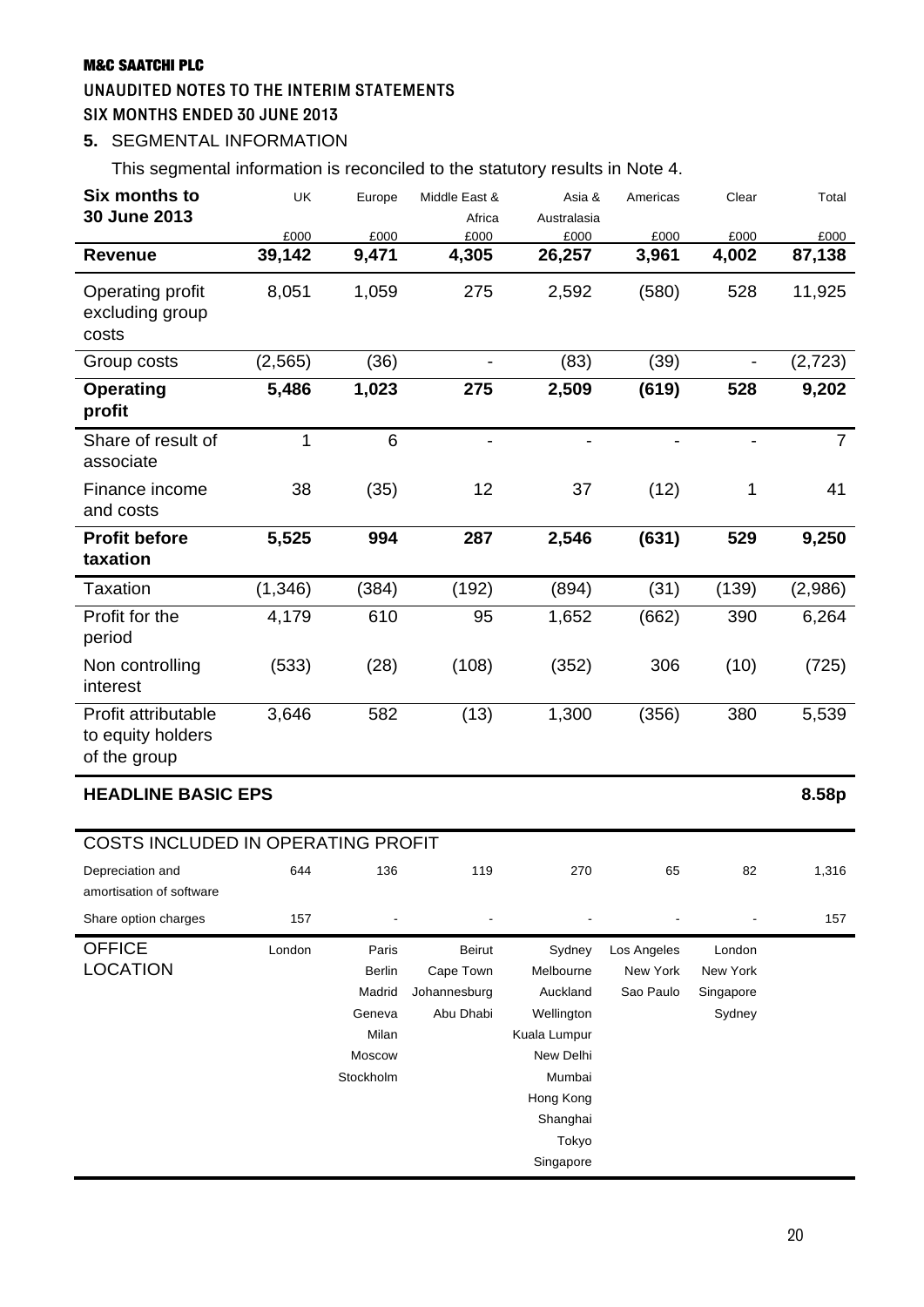# UNAUDITED NOTES TO THE INTERIM STATEMENTS

SIX MONTHS ENDED 30 JUNE 2013

| £000<br>36,315<br>7,512<br>(2,039)<br>5,473<br>75 | £000<br>7,825<br>1,115<br>(36)<br>1,079                       | Africa<br>£000<br>2,800<br>330<br>$\overline{\phantom{a}}$ | Australasia<br>£000<br>26,999<br>1,880                                                                                 | £000<br>3,193<br>(445)               | £000<br>5,714<br>489                                                | £000<br>82,846<br>10,881 |
|---------------------------------------------------|---------------------------------------------------------------|------------------------------------------------------------|------------------------------------------------------------------------------------------------------------------------|--------------------------------------|---------------------------------------------------------------------|--------------------------|
|                                                   |                                                               |                                                            |                                                                                                                        |                                      |                                                                     |                          |
|                                                   |                                                               |                                                            |                                                                                                                        |                                      |                                                                     |                          |
|                                                   |                                                               |                                                            |                                                                                                                        |                                      |                                                                     |                          |
|                                                   |                                                               |                                                            | (112)                                                                                                                  | (39)                                 | $\qquad \qquad \blacksquare$                                        | (2, 226)                 |
|                                                   |                                                               | 330                                                        | 1,768                                                                                                                  | (484)                                | 489                                                                 | 8,655                    |
|                                                   | (93)                                                          | 31                                                         | $\overline{\phantom{a}}$                                                                                               |                                      | $\overline{\phantom{a}}$                                            | 13                       |
| 46                                                | (20)                                                          | $\mathsf 3$                                                | 34                                                                                                                     | (24)                                 | $\overline{2}$                                                      | 41                       |
|                                                   | 966                                                           | 364                                                        | 1,802                                                                                                                  | (508)                                | 491                                                                 | 8,709                    |
|                                                   | (386)                                                         | (108)                                                      | (768)                                                                                                                  | 82                                   | (128)                                                               | (2,623)                  |
| 4,279                                             | 580                                                           | 256                                                        | 1,034                                                                                                                  | (426)                                | 363                                                                 | 6,086                    |
| (518)                                             | (178)                                                         | (121)                                                      | (381)                                                                                                                  | 116                                  | 1                                                                   | (1,081)                  |
|                                                   | 402                                                           | 135                                                        | 653                                                                                                                    | (310)                                | 364                                                                 | 5,005                    |
|                                                   |                                                               |                                                            |                                                                                                                        |                                      |                                                                     | 7.95p                    |
|                                                   |                                                               |                                                            |                                                                                                                        |                                      |                                                                     |                          |
| 536                                               | 137                                                           | 71                                                         | 299                                                                                                                    | 53                                   | 87                                                                  | 1,183                    |
| 378                                               |                                                               |                                                            |                                                                                                                        |                                      |                                                                     | 378                      |
| London                                            | Paris<br><b>Berlin</b><br>Madrid<br>Geneva<br>Milan<br>Moscow | <b>Beirut</b><br>Cape Town<br>Johannesburg<br>Abu Dhabi    | Sydney<br>Melbourne<br>Auckland<br>Wellington<br>Kuala Lumpur<br>New Delhi<br>Mumbai<br>Hong Kong<br>Shanghai<br>Tokyo | Los Angeles<br>New York<br>Sao Paulo | London<br>Amsterdam<br>New York<br>Hong Kong<br>Singapore<br>Sydney |                          |
|                                                   | 5,594<br>(1, 315)<br>3,761<br><b>HEADLINE BASIC EPS</b>       |                                                            | COSTS INCLUDED IN OPERATING PROFIT                                                                                     |                                      |                                                                     | Singapore                |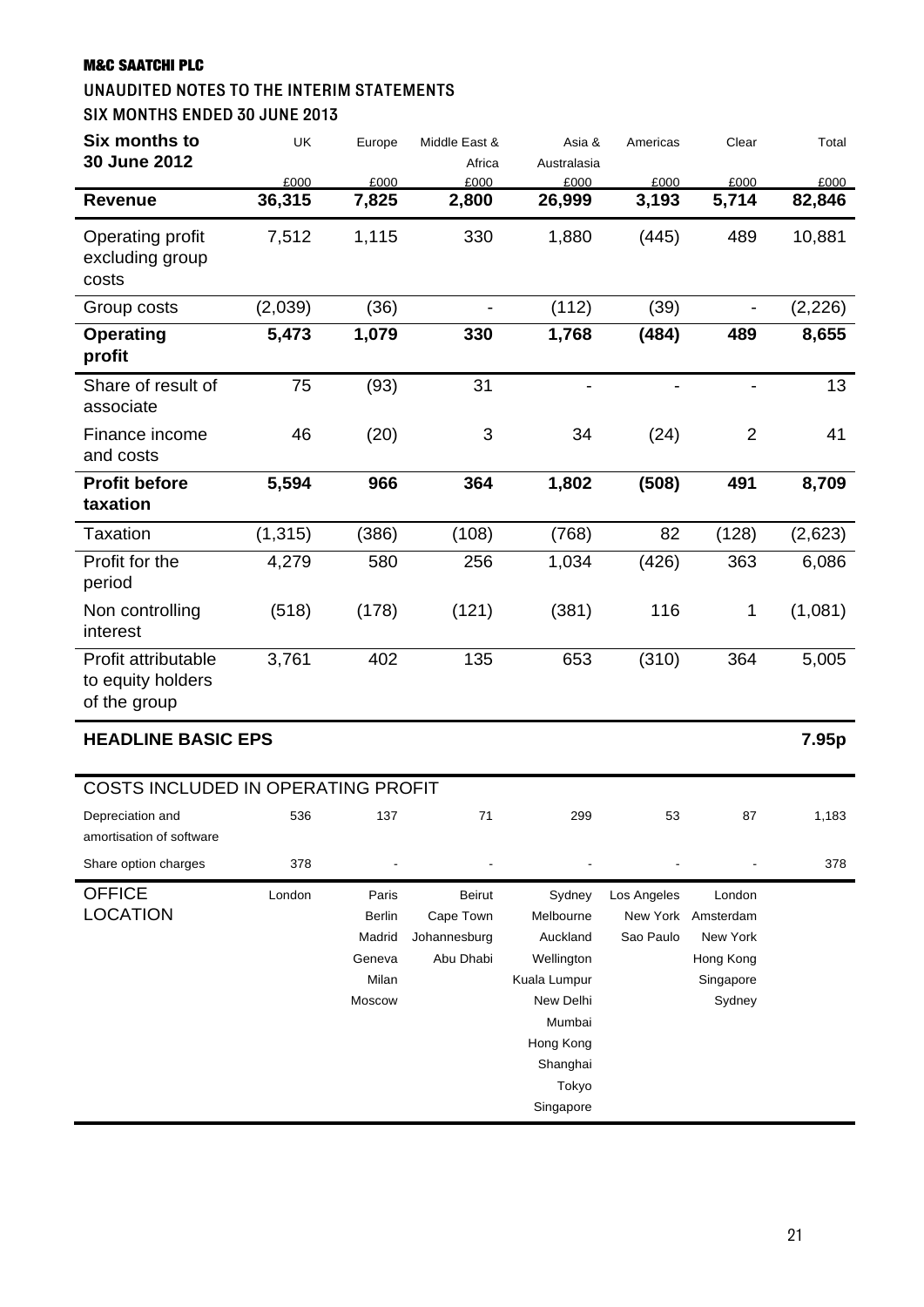ń

.

#### UNAUDITED NOTES TO THE INTERIM STATEMENTS

#### SIX MONTHS ENDED 30 JUNE 2013

| Year ended<br>31 December 2012                           |           |        | Middle<br>East & | Asia and           |          |                |          |
|----------------------------------------------------------|-----------|--------|------------------|--------------------|----------|----------------|----------|
|                                                          | <b>UK</b> | Europe |                  | Africa Australasia | Americas | Clear          | Total    |
|                                                          | £000      | £000   | £000             | £000               | £000     | £000           | £000     |
| Revenue                                                  | 75,401    | 16,164 | 6,604            | 53,798             | 8,031    | 9,488          | 169,486  |
|                                                          |           |        |                  |                    |          |                |          |
| Operating profit<br>excluding group costs                | 15,252    | 2,331  | 237              | 3,443              | 66       | 276            | 21,605   |
| Group costs                                              | (4,269)   | (71)   |                  | (110)              | (87)     |                | (4,537)  |
| Operating profit                                         | 10,983    | 2,260  | 237              | 3,333              | (21)     | 276            | 17,068   |
| Share of results of<br>associates                        | 77        | (88)   | 102              |                    |          |                | 91       |
| Finance income<br>and cost                               | 75        | (45)   | 15               | 14                 | (38)     | $\overline{2}$ | 23       |
| Profit before<br>taxation                                | 11,135    | 2,127  | 354              | 3,347              | (59)     | 278            | 17,182   |
| Taxation                                                 | (2,956)   | (743)  | (167)            | (1, 566)           | (52)     | (58)           | (5, 542) |
| Profit for the<br>year                                   | 8,179     | 1,384  | 187              | 1,781              | (111)    | 220            | 11,640   |
| Non controlling<br>interests                             | (1,231)   | (435)  | (98)             | (565)              | 255      | (6)            | (2,080)  |
| Profit attributable to<br>equity holders of the<br>group | 6,948     | 949    | 89               | 1,216              | 144      | 214            | 9,560    |
| <b>HEADLINE BASIC EPS</b>                                |           |        |                  |                    |          |                | 15.10p   |
| Costs included in operating profit:                      |           |        |                  |                    |          |                |          |
| Depreciation                                             | (1, 118)  | (250)  | (144)            | (527)              | (79)     | (171)          | (2, 289) |
| Amortisation of software                                 | (1)       | (30)   | (25)             | (61)               | (24)     |                | (141)    |
| Share option charges                                     | (855)     |        |                  |                    |          |                | (855)    |

OFFICE LOCATION London Paris Berlin Madrid Geneva Milan Moscow Stockholm Beirut Cape Town Jo'burg Abu Dhabi Sydney Melbourne Auckland Wellington New Delhi Mumbai Kuala Lumpur Hong Kong Beijing Shanghai Tokyo Singapore Los Angeles São Paulo New York London Hong Kong New York Sydney Singapore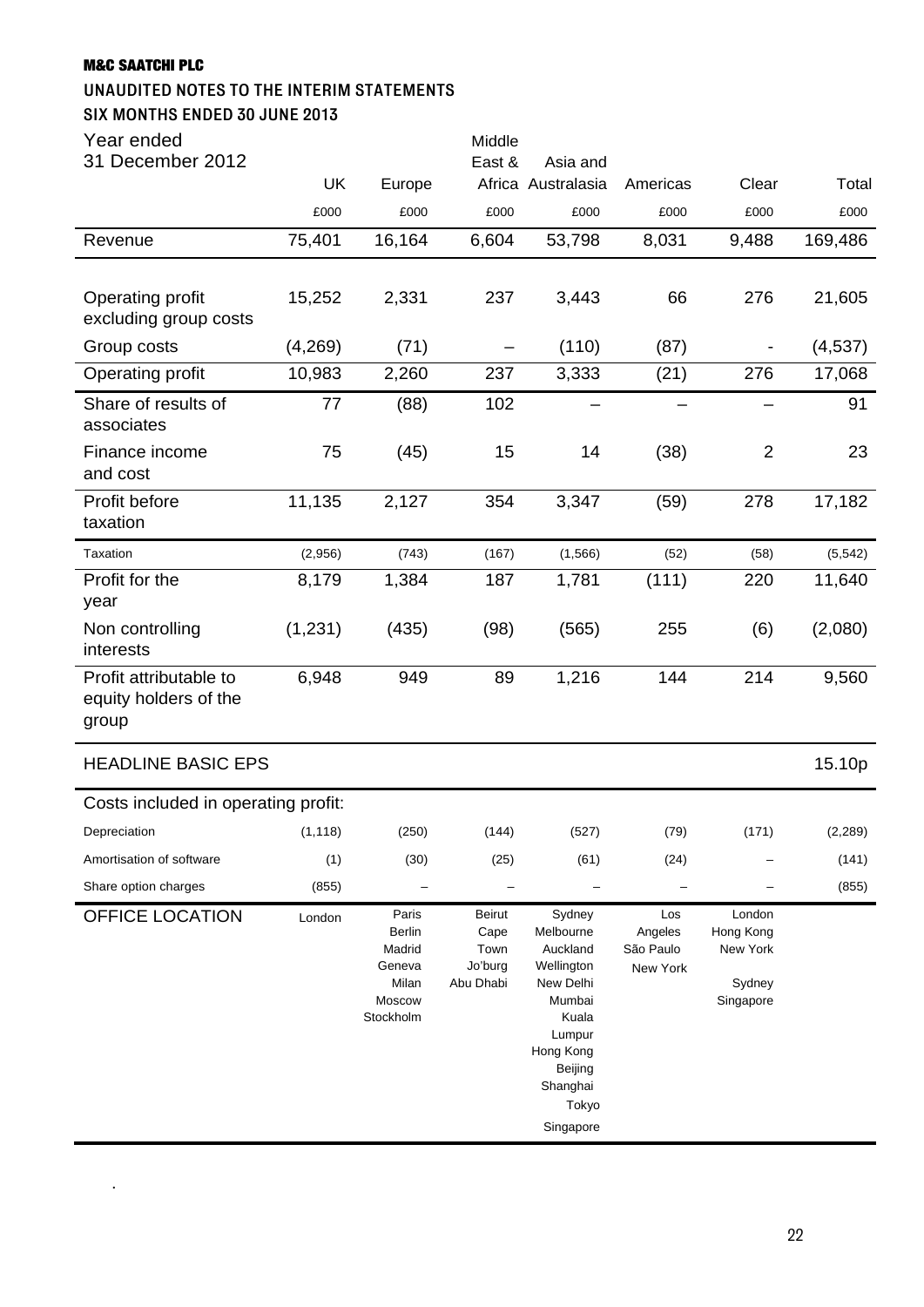# UNAUDITED NOTES TO THE INTERIM STATEMENTS

#### SIX MONTHS ENDED 30 JUNE 2013

**6.** FINANCE INCOME

|                             | <b>Six</b> | <b>Six</b> | Year     |
|-----------------------------|------------|------------|----------|
|                             | months     | months     | ended    |
|                             | ended      | ended      | 31       |
|                             | 30 June    | 30 June    | December |
|                             | 2013       | 2012       | 2012     |
|                             | £000       | £000       | £000     |
|                             |            |            |          |
| Bank interest receivable    | 134        | 174        | 398      |
| Other interest receivable   | 82         | 22         | 24       |
| <b>Total finance income</b> | 216        | 196        | 422      |

# **7.** FINANCE COSTS

|                                                                          | <b>Six</b><br>months<br>ended<br>30 June<br>2013<br>£000 | <b>Six</b><br>months<br>ended<br>30 June<br>2012<br>£000 | Year<br>ended<br>31<br>December<br>2012<br>£000 |
|--------------------------------------------------------------------------|----------------------------------------------------------|----------------------------------------------------------|-------------------------------------------------|
| <b>Finance costs</b>                                                     |                                                          |                                                          |                                                 |
| Bank interest payable                                                    | (153)                                                    | (134)                                                    | (390)                                           |
| Other interest payable                                                   | (22)                                                     | (21)                                                     | (9)                                             |
| Total interest payable                                                   | (175)                                                    | (155)                                                    | (399)                                           |
| Fair value adjustments to minority<br>shareholder put option liabilities | (4,698)                                                  | (2, 438)                                                 | (4, 436)                                        |
| <b>Total</b>                                                             | (4, 873)                                                 | (2, 593)                                                 | (4, 835)                                        |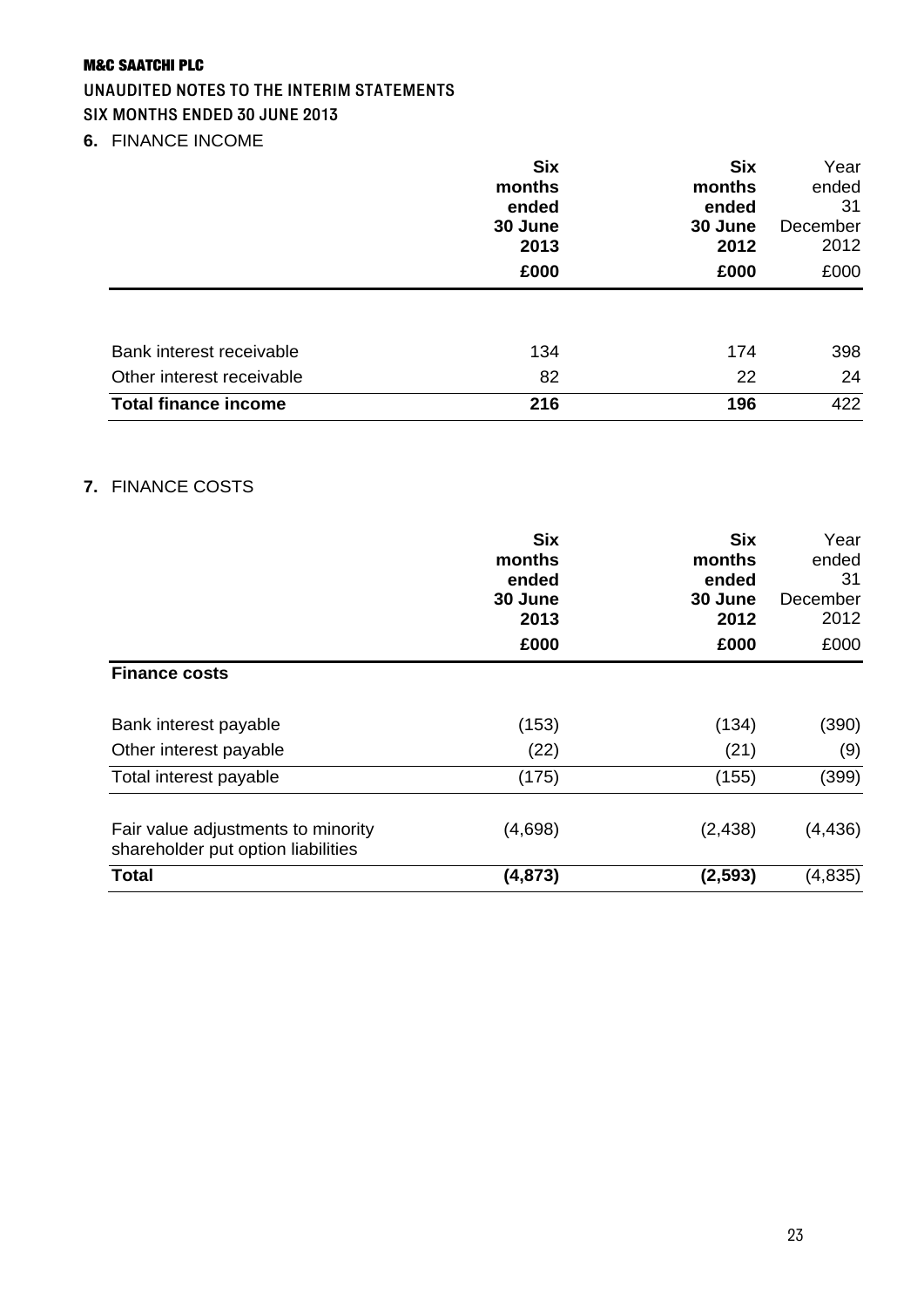# M&C SAATCHI PLC UNAUDITED NOTES TO THE INTERIM STATEMENTS SIX MONTHS ENDED 30 JUNE 2013

### **8.** TAXATION

Income tax expenses are recognised based on management's estimate of the average annual headline income tax expected for the full financial year.

The estimated headline effective annual tax rate (excluding associates) used for the period to 30 June 2013 is 32.5% (30 June 2012: 30.2%).

The increase in the headline tax rate is due to losses in subsidiaries that we are investing in.

The estimated effective annual tax rate for the period to 30 June 2013 is 69.1% (30 June 2012: 42.6%).

The difference between the headline and statutory tax rates is caused by a difference in the profit before tax due to the impact of fair value adjustments to minority shareholder put option liabilities that have no effect on the tax charge.

#### **9.** DIVIDENDS

|                                           | <b>Six</b><br>months<br>ended<br>30 June<br>2013<br>£000 | <b>Six</b><br>months<br>ended<br>30 June<br>2012<br>£000 | Year<br>ended<br>31<br>December<br>2012<br>£000 |
|-------------------------------------------|----------------------------------------------------------|----------------------------------------------------------|-------------------------------------------------|
| 2011 final dividend 3.50p (2010: 3.03p)   |                                                          |                                                          | 2,213                                           |
| 2012 interim dividend 1.10p (2011: 1.00p) |                                                          |                                                          | 697<br>2,910                                    |

The directors propose an interim dividend of 1.21p per share (2012: 1.10p per share) payable on 15 November 2013 to shareholders who are on the register at 1 November 2013. This interim dividend, amounting to £824k (2012: £697k) has not been recognised as a liability in this half-yearly financial report.